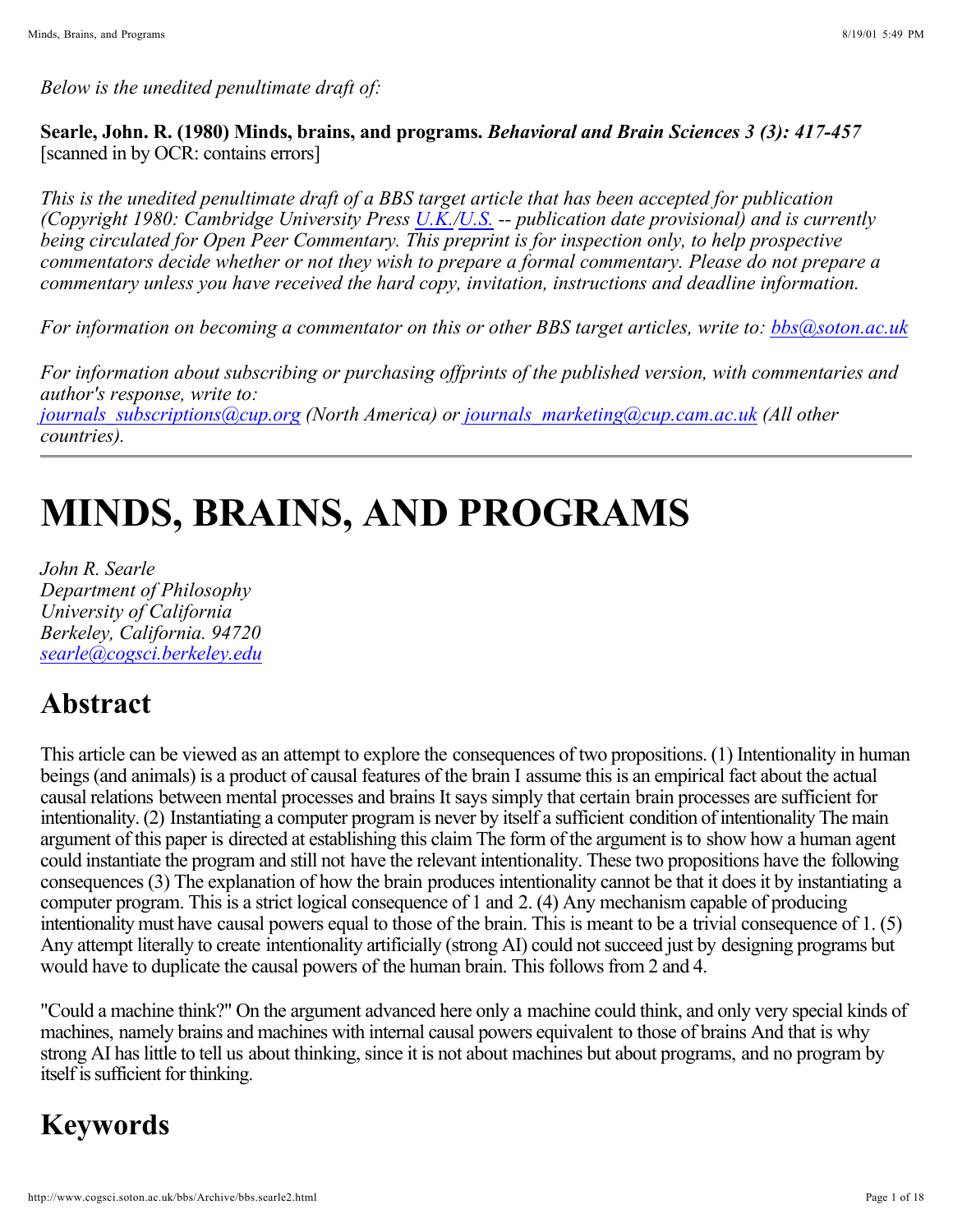What psychological and philosophical significance should we attach to recent efforts at computer simulations of human cognitive capacities? In answering this question, I find it useful to distinguish what I will call "strong" AI from "weak" or "cautious" AI (Artificial Intelligence). According to weak AI, the principal value of the computer in the study of the mind is that it gives us a very powerful tool. For example, it enables us to formulate and test hypotheses in a more rigorous and precise fashion. But according to strong AI, the computer is not merely a tool in the study of the mind; rather, the appropriately programmed computer really is a mind, in the sense that computers given the right programs can be literally said to understand and have other cognitive states. In strong AI, because the programmed computer has cognitive states, the programs are not mere tools that enable us to test psychological explanations; rather, the programs are themselves the explanations.

I have no objection to the claims of weak AI, at least as far as this article is concerned. My discussion here will be directed at the claims I have defined as those of strong AI, specifically the claim that the appropriately programmed computer literally has cognitive states and that the programs thereby explain human cognition. When I hereafter refer to AI, I have in mind the strong version, as expressed by these two claims.

I will consider the work of Roger Schank and his colleagues at Yale (Schank & Abelson 1977), because I am more familiar with it than I am with any other similar claims, and because it provides a very clear example of the sort of work I wish to examine. But nothing that follows depends upon the details of Schank's programs. The same arguments would apply to Winograd's SHRDLU (Winograd 1973), Weizenbaum's ELIZA (Weizenbaum 1965), and indeed any Turing machine simulation of human mental phenomena.

Very briefly, and leaving out the various details, one can describe Schank's program asfollows: the aim of the program is to simulate the human ability to understand stories. It is characteristic of human beings' storyunderstanding capacity that they can answer questions about the story even though the information that they give was never explicitly stated in the story. Thus, for example, suppose you are given the following story:

-A man went into a restaurant and ordered a hamburger. When the hamburger arrived it was burned to a crisp, and the man stormed out of the restaurant angrily, without paying for the hamburger or leaving a tip." Now, if you are asked -Did the man eat the hamburger?" you will presumably answer, ' No, he did not.' Similarly, if you are given the following story: '-A man went into a restaurant and ordered a hamburger; when the hamburger came he was very pleased with it; and as he left the restaurant he gave the waitress a large tip before paying his bill," and you are asked the question, -Did the man eat the hamburger?,-' you will presumably answer, -Yes, he ate the hamburger." Now Schank's machines can similarly answer questions about restaurants in this fashion. To do this, they have a representation" of the sort of information that human beings have about restaurants, which enables them to answer such questions as those above, given these sorts of stories. When the machine is given the story and then asked the question, the machine will print out answers of the sort that we would expect human beings to give if told similar stories. Partisans of strong AI claim that in this question and answer sequence the machine is not only simulating a human ability but also

- 1. that the machine can literally be said to understand the story and provide the answers to questions, and
- 2. that what the machine and its program do explains the human ability to understand the story and answer questions about it.

Both claims seem to me to be totally unsupported by Schank's' work, as I will attempt to show in what follows.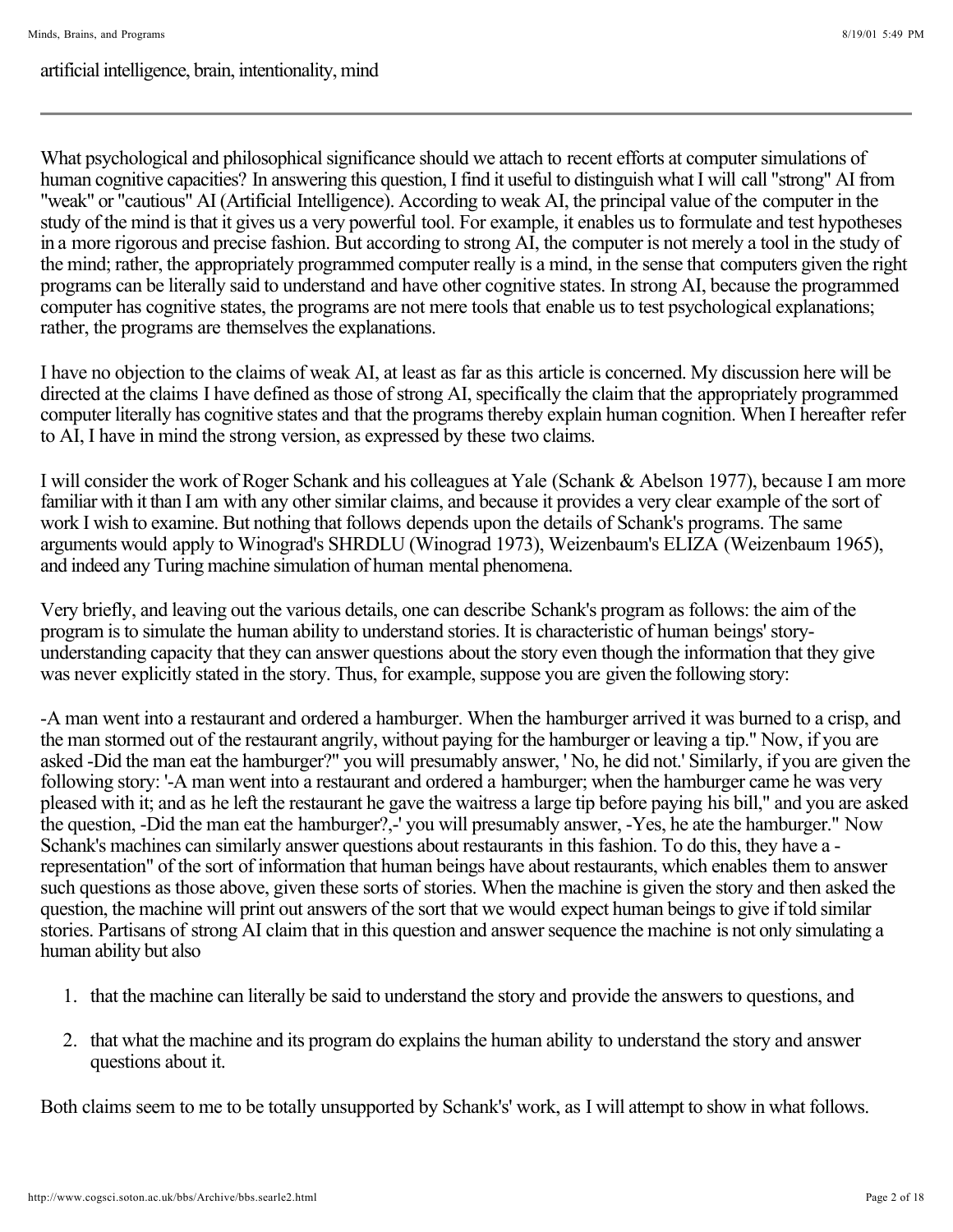One way to test any theory of the mind is to ask oneself what it would be like if my mind actually worked on the principles that the theory says all minds work on. Let us apply this test to the Schank program with the following Gedankenexperiment. Suppose that I'm locked in a room and given a large batch of Chinese writing. Suppose furthermore (as is indeed the case) that I know no Chinese, either written or spoken, and that I'm not even confident that I could recognize Chinese writing as Chinese writing distinct from,say,Japanese writing or meaningless squiggles. To me, Chinese writing is just so many meaningless squiggles.

Now suppose further that after this first batch of Chinese writing I am given a second batch of Chinese script together with a set of rules for correlating the second batch with the first batch. The rules are in English, and I understand these rules as well as any other native speaker of English. They enable me to correlate one set of formal symbols with another set of formal symbols, and all that 'formal' means here is that I can identify the symbols entirely by their shapes. Now suppose also that I am given a third batch of Chinese symbols together with some instructions, again in English, that enable me to correlate elements of this third batch with the first two batches, and these rules instruct me how to give back certain Chinese symbols with certain sorts of shapes in response to certain sorts of shapes given me in the third batch. Unknown to me, the people who are giving me all of these symbols call the first batch "a script," they call the second batch a "story. ' and they call the third batch "questions." Furthermore, they call the symbols I give them back in response to the third batch "answers to the questions." and the set of rules in English that they gave me, they call "the program."

Now just to complicate the story a little, imagine that these people also give me stories in English, which I understand, and they then ask me questions in English about these stories, and I give them back answers in English. Suppose also that after a while I get so good at following the instructions for manipulating the Chinese symbols and the programmers get so good at writing the programs that from the external point of view that is, from the point of view of somebody outside the room in which I am locked -- my answers to the questions are absolutely indistinguishable from those of native Chinese speakers. Nobody just looking at my answers can tell that I don't speak a word of Chinese.

Let us also suppose that my answers to the English questions are, as they no doubt would be, indistinguishable from those of other native English speakers, for the simple reason that I am a native English speaker. From the external point of view -- from the point of view of someone reading my "answers" -- the answers to the Chinese questions and the English questions are equally good. But in the Chinese case, unlike the English case, I produce the answers by manipulating uninterpreted formal symbols. As far as the Chinese is concerned, I simply behave like a computer; I perform computational operations on formally specified elements. For the purposes of the Chinese, I am simply an instantiation of the computer program.

Now the claims made by strong AI are that the programmed computer understands the stories and that the program in some sense explains human understanding. But we are now in a position to examine these claims in light of our thought experiment.

1 As regards the first claim, it seems to me quite obvious in the example that I do not understand a word of the Chinese stories. I have inputs and outputs that are indistinguishable from those of the native Chinese speaker, and I can have any formal program you like, but I still understand nothing. For the same reasons, Schank's computer understands nothing of any stories. whether in Chinese. English. or whatever. since in the Chinese case the computer is me. and in cases where the computer is not me, the computer has nothing more than I have in the case where I understand nothing.

2. As regards the second claim, that the program explains human understanding, we can see that the computer and its program do not provide sufficient conditions of understanding since the computer and the program are functioning, and there is no understanding. But does it even provide a necessary condition or a significant contribution to understanding? One of the claims made by the supporters of strong AI is that when I understand a story in English, what I am doing is exactly the same -- or perhaps more of the same -- as what I was doing in manipulating the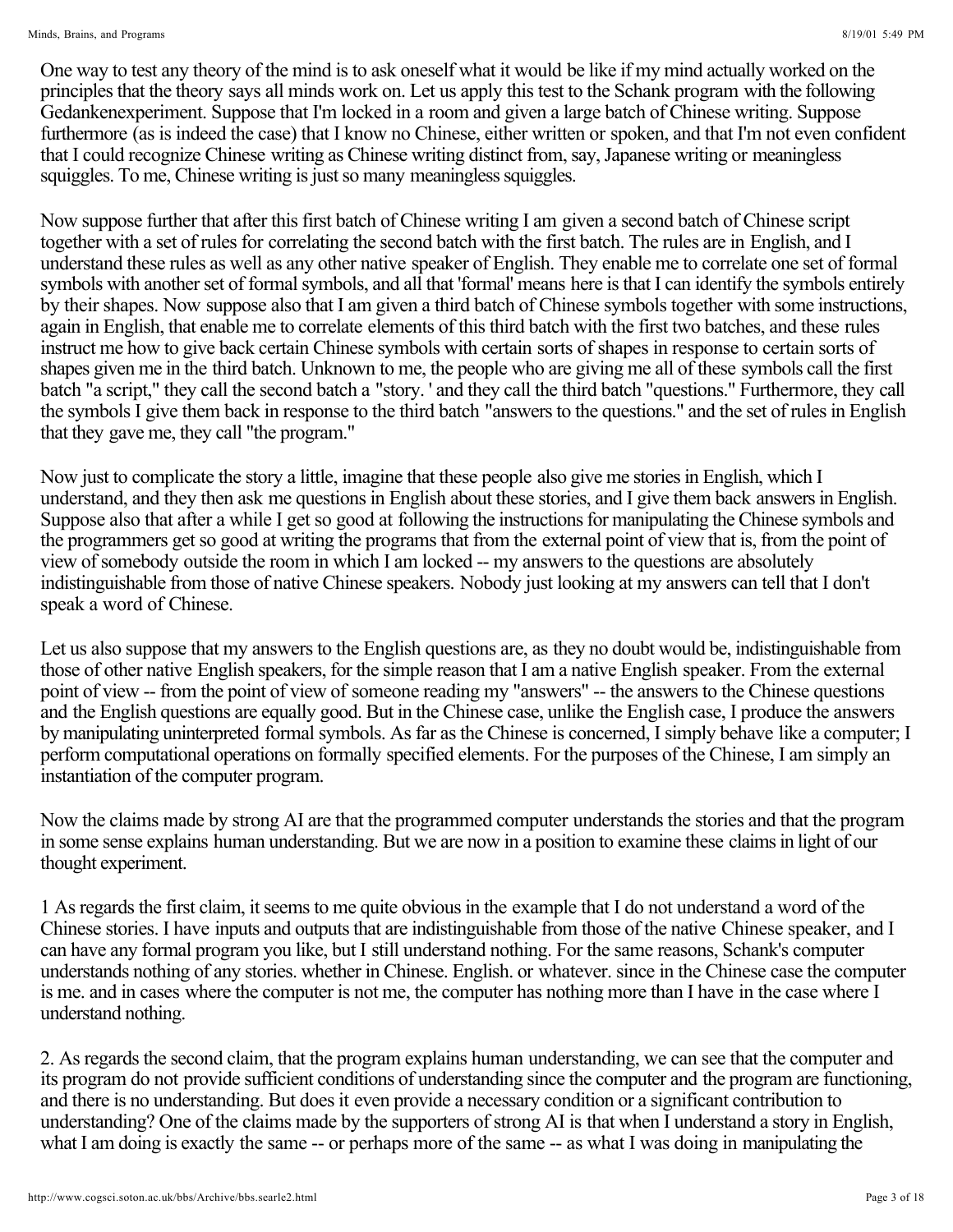Chinese symbols. It is simply more formal symbol manipulation that distinguishes the case in English, where I do understand, from the case in Chinese, where I don't. I have not demonstrated that this claim isfalse, but it would certainly appear an incredible claim in the example. Such plausibility as the claim has derives from the supposition that we can construct a program that will have the same inputs and outputs as native speakers, and in addition we assume that speakers have some level of description where they are also instantiations of a program.

On the basis of these two assumptions we assume that even if Schank's program isn't the whole story about understanding, it may be part of the story. Well, I suppose that is an empirical possibility, but not the slightest reason has so far been given to believe that it is true, since what is suggested though certainly not demonstrated -- by the example is that the computer program is simply irrelevant to my understanding of the story. In the Chinese case I have everything that artificial intelligence can put into me by way of a program, and I understand nothing; in the English case I understand everything, and there is so far no reason at all to suppose that my understanding has anything to do with computer programs, that is, with computational operations on purely formally specified elements. Aslong asthe program is defined in terms of computational operations on purely formally defined elements, what the example suggests is that these by themselves have no interesting connection with understanding. They are certainly not sufficient conditions, and not the slightest reason has been given to suppose that they are necessary conditions or even that they make a significant contribution to understanding.

Notice that the force of the argument is not simply that different machines can have the same input and output while operating on different formal principles-- that is not the point at all. Rather, whatever purely formal principles you put into the computer, they will not be sufficient for understanding, since a human will be able to follow the formal principles without understanding anything. No reason whatever has been offered to suppose that such principles are necessary or even contributory, since no reason has been given to suppose that when I understand English I am operating with any formal program at all.

Well, then, what is it that I have in the case of the English sentences that I do not have in the case of the Chinese sentences? The obvious answer is that I know what the former mean, while I haven't the faintest idea what the latter mean. But in what does this consist and why couldn't we give it to a machine, whatever it is? I will return to this question later, but first I want to continue with the example.

I have had the occasions to present this example to several workers in artificial intelligence, and, interestingly, they do not seem to agree on what the proper reply to it is. I get a surprising variety of replies, and in what followsI will consider the most common of these (specified along with their geographic origins).

But first I want to block some common misunderstandings about "understanding": in many of these discussions one finds a lot of fancy footwork about the word "understanding." My critics point out that there are many different degrees of understanding; that "understanding" is not a simple two-place predicate; that there are even different kinds and levels of understanding, and often the law of excluded middle doesn-t even apply in a straightforward way to statements of the form "x understands y; that in many cases it is a matter for decision and not a simple matter of fact whether x understands y; and so on. To all of these points I want to say: of course, of course. But they have nothing to do with the points at issue. There are clear cases in which "understanding' literally applies and clear casesin which it does not apply; and these two sorts of cases are all I need for this argument 2 I understand storiesin English; to a lesser degree I can understand stories in French; to a still lesser degree, stories in German; and in Chinese, not at all. My car and my adding machine, on the other hand, understand nothing: they are not in that line of business. We often attribute "under standing" and other cognitive predicates by metaphor and analogy to cars, adding machines, and other artifacts, but nothing is proved by such attributions. We say, "The door knows when to open because of its photoelectric cell," "The adding machine knows how) (understands how to, is able) to do addition and subtraction but not division," and "The thermostat perceives chances in the temperature."

The reason we make these attributions is quite interesting, and it has to do with the fact that in artifacts we extend our own intentionality;3 our tools are extensions of our purposes, and so we find it natural to make metaphorical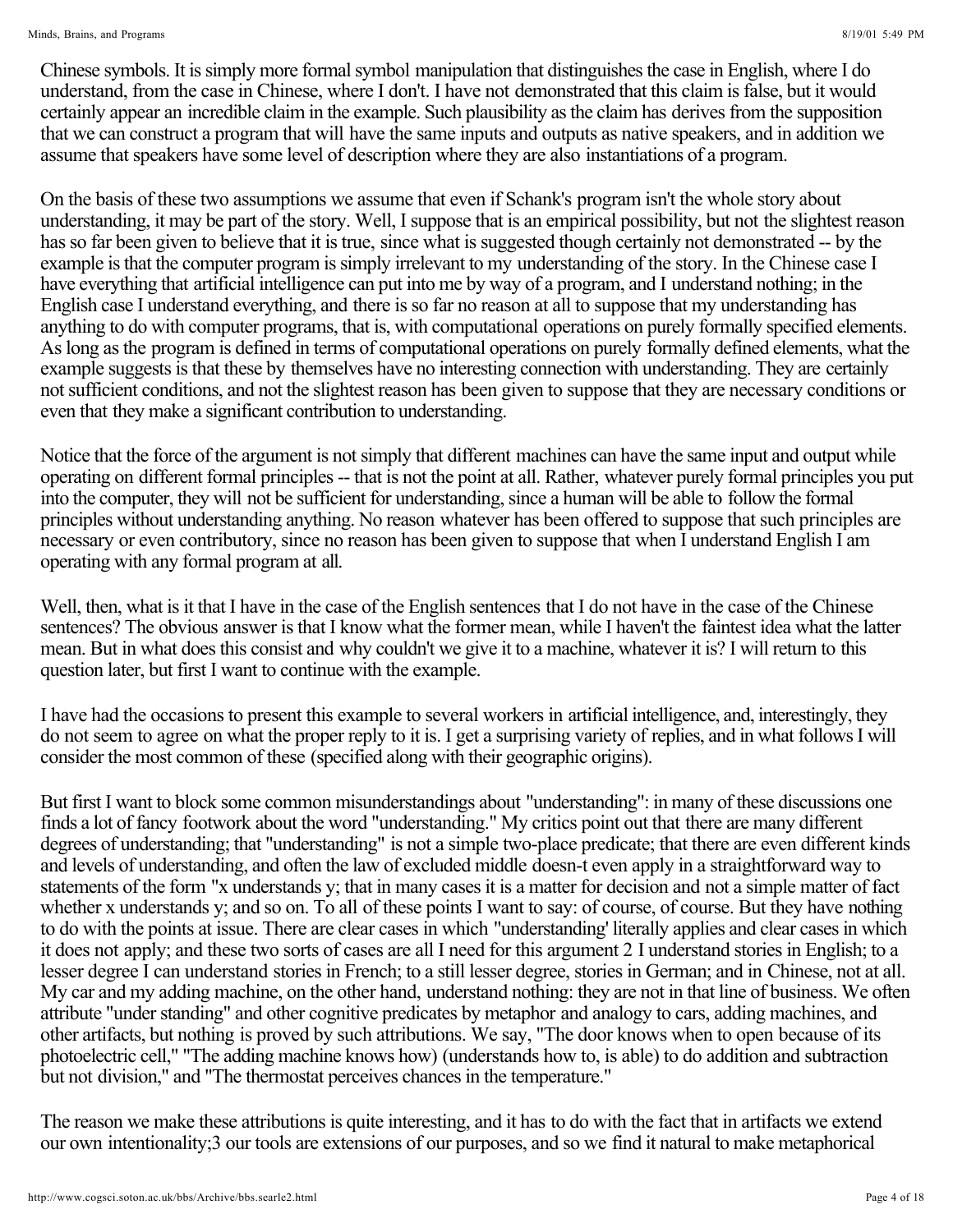attributions of intentionality to them; but I take it no philosophical ice is cut by such examples. The sense in which an automatic door "understands instructions" from its photoelectric cell is not at all the sense in which I understand English. If the sense in which Schank's programmed computers understand stories is supposed to be the metaphorical sense in which the door understands, and not the sense in which I understand English, the issue would not be worth discussing. But Newell and Simon (1963) write that the kind of cognition they claim for computers is exactly the same as for human beings. I like the straightforwardness of this claim, and it isthe sort of claim I will be considering. I will argue that in the literal sense the programmed computer understands what the car and the adding machine understand, namely, exactly nothing. The computer understanding is not just (like my understanding of German) partial or incomplete; it is zero.

#### Now to the replies:

I. The systems reply (Berkeley). "While it is true that the individual person who is locked in the room does not understand the story, the fact is that he is merely part of a whole system, and the system does understand the story. The person has a large ledger in front of him in which are written the rules, he has a lot of scratch paper and pencils for doing calculations, he has 'data banks' of sets of Chinese symbols. Now, understanding is not being ascribed to the mere individual; rather it is being ascribed to this whole system of which he is a part."

My response to the systems theory is quite simple: let the individual internalize all of these elements of the system. He memorizes the rules in the ledger and the data banks of Chinese symbols, and he does all the calculations in his head. The individual then incorporates the entire system. There isn't anything at all to the system that he does not encompass. We can even get rid of the room and suppose he works outdoors. All the same, he understands nothing of the Chinese, and a fortiori neither does the system, because there isn't anything in the system that isn't in him. If he doesn't understand, then there is no way the system could understand because the system is just a part of him.

Actually I feel somewhat embarrassed to give even this answer to the systems theory because the theory seems to me so implausible to start with. The idea is that while a person doesn't understand Chinese, somehow the conjunction of that person and bits of paper might understand Chinese. It is not easy for me to imagine how someone who was not in the grip of an ideology would find the idea at all plausible. Still, I think many people who are committed to the ideology of strong AI will in the end be inclined to say something very much like this; so let us pursue it a bit further. According to one version of this view, while the man in the internalized systems example doesn't understand Chinese in the sense that a native Chinese speaker does (because, for example, he doesn't know that the story refers to restaurants and hamburgers, etc.), still "the man as a formal symbol manipulation system" really does understand Chinese. The subsystem of the man that is the formal symbol manipulation system for Chinese should not be confused with the subsystem for English.

So there are really two subsystems in the man; one understands English, the other Chinese, and "it's just that the two systems have little to do with each other." But, I want to reply, not only do they have little to do with each other, they are not even remotely alike. The subsystem that understands English (assuming we allow ourselves to talk in this jargon of "subsystems" for a moment) knows that the stories are about restaurants and eating hamburgers, he knows that he is being asked questions about restaurants and that he is answering questions as best he can by making various inferences from the content of the story, and so on. But the Chinese system knows none of this. Whereas the English subsystem knows that "hamburgers" refers to hamburgers, the Chinese subsystem knows only that "squiggle squiggle" is followed by "squoggle squoggle." All he knows is that various formal symbols are being introduced at one end and manipulated according to rules written in English, and other symbols are going out at the other end.

The whole point of the original example was to argue that such symbol manipulation by itself couldn't be sufficient for understanding Chinese in any literal sense because the man could write "squoggle squoggle" after "squiggle squiggle" without understanding anything in Chinese. And it doesn't meet that argument to postulate subsystems within the man, because the subsystems are no better off than the man was in the first place; they still don't have anything even remotely like what the English-speaking man (or subsystem) has. Indeed, in the case as described, the Chinese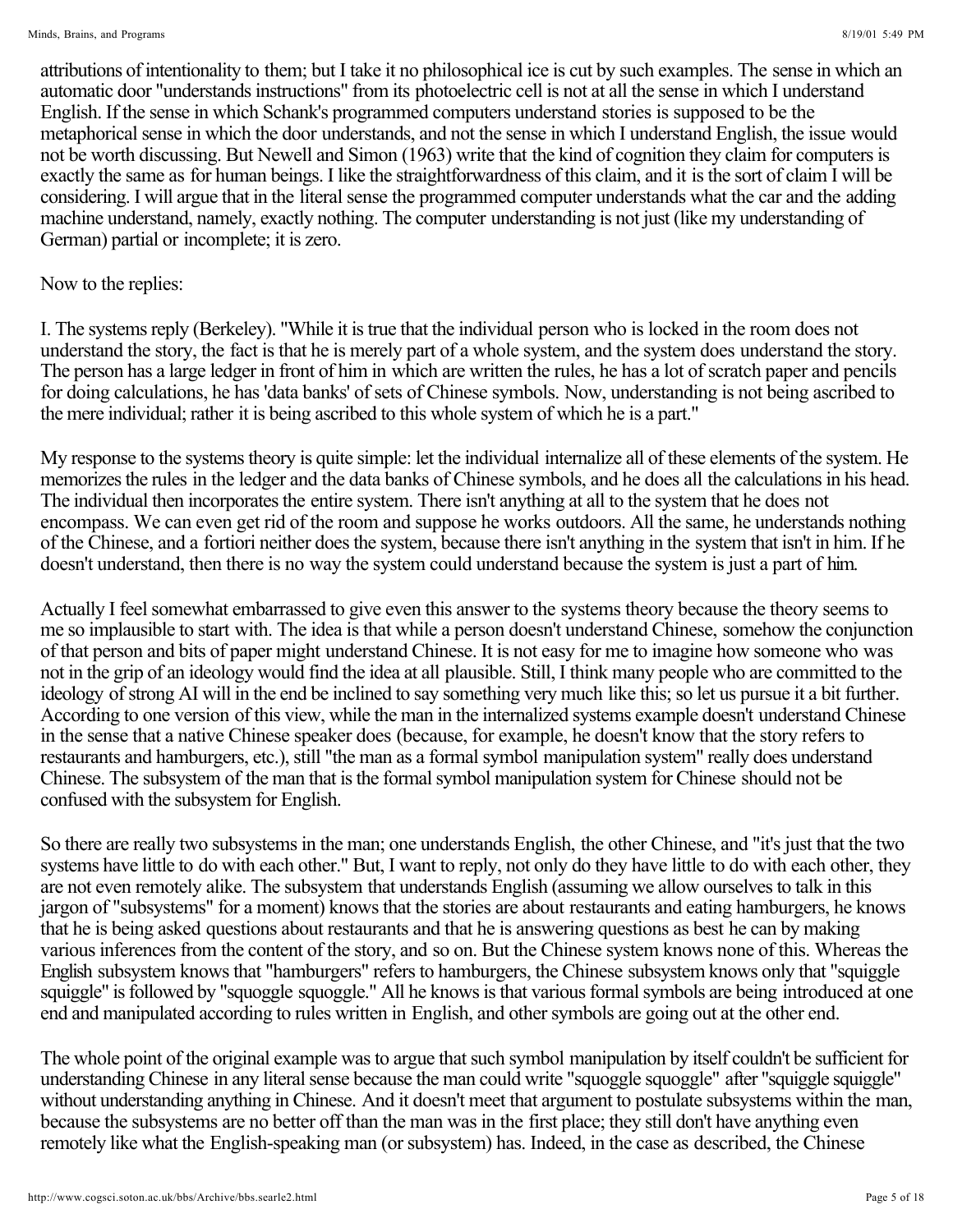subsystem is simply a part of the English subsystem, a part that engages in meaningless symbol manipulation according to rules in English.

Let us ask ourselves what is supposed to motivate the systems reply in the first place; that is, what independent grounds are there supposed to be for saying that the agent must have a subsystem within him that literally understands stories in Chinese? As far as I can tell the only grounds are that in the example I have the same input and output as native Chinese speakers and a program that goes from one to the other. But the whole point of the examples has been to try to show that that couldn't be sufficient for understanding, in the sense in which I understand stories in English, because a person, and hence the set of systems that go to make up a person, could have the right combination of input, output, and program and still not understand anything in the relevant literal sense in which I understand English.

The only motivation for saying there must be a subsystem in me that understands Chinese is that I have a program and I can pass the Turing test; I can fool native Chinese speakers. But precisely one of the points at issue is the adequacy of the Turing test. The example shows that there could be two "systems," both of which pass the Turing test, but only one of which understands; and it is no argument against this point to say that since they both pass the Turing test they must both understand, since this claim fails to meet the argument that the system in me that understands English has a great deal more than the system that merely processes Chinese. In short, the systems reply simply begs the question by insisting without argument that the system must understand Chinese.

Furthermore, the systems reply would appear to lead to consequences that are independently absurd. If we are to conclude that there must be cognition in me on the grounds that I have a certain sort of input and output and a program in between, then it looks like all sorts of noncognitive subsystems are going to turn out to be cognitive. For example, there is a level of description at which my stomach does information processing, and it instantiates any number of computer programs, but I take it we do not want to say that it has any understanding [cf. Pylyshyn: "Computation and Cognition" BBS 3(1) 1980]. But if we accept the systems reply, then it is hard to see how we avoid saying that stomach, heart, liver, and so on, are all understanding subsystems, since there is no principled way to distinguish the motivation for saying the Chinese subsystem understands from saying that the stomach understands. It is, by the way, not an answer to this point to say that the Chinese system has information as input and output and the stomach has food and food products as input and output, since from the point of view of the agent, from my point of view, there is no information in either the food or the Chinese -- the Chinese is just so many meaninglesssquiggles. The information in the Chinese case is solely in the eyes of the programmers and the interpreters, and there is nothing to prevent them from treating the input and output of my digestive organs as information if they so desire.

This last point bears on some independent problems in strong AI, and it is worth digressing for a moment to explain it. If strong AI is to be a branch of psychology, then it must be able to distinguish those systems that are genuinely mental from those that are not. It must be able to distinguish the principles on which the mind works from those on which nonmental systems work; otherwise it will offer us no explanations of what is specifically mental about the mental. And the mental-nonmental distinction cannot be just in the eye of the beholder but it must be intrinsic to the systems; otherwise it would be up to any beholder to treat people as nonmental and, for example, hurricanes as mental if he likes. But quite often in the AI literature the distinction is blurred in waysthat would in the long run prove disastrous to the claim that AI is a cognitive inquiry. McCarthy, for example, writes, '-Machines as simple as thermostats can be said to have beliefs, and having beliefs seems to be a characteristic of most machines capable of problem solving performance" (McCarthy 1979).

Anyone who thinks strong AI has a chance as a theory of the mind ought to ponder the implications of that remark. We are asked to accept it as a discovery of strong AI that the hunk of metal on the wall that we use to regulate the temperature has beliefs in exactly the same sense that we, our spouses, and our children have beliefs, and furthermore that "most" of the other machines in the room -- telephone, tape recorder, adding machine, electric light switch, -- also have beliefs in this literal sense. It is not the aim of this article to argue against McCarthy's point, so I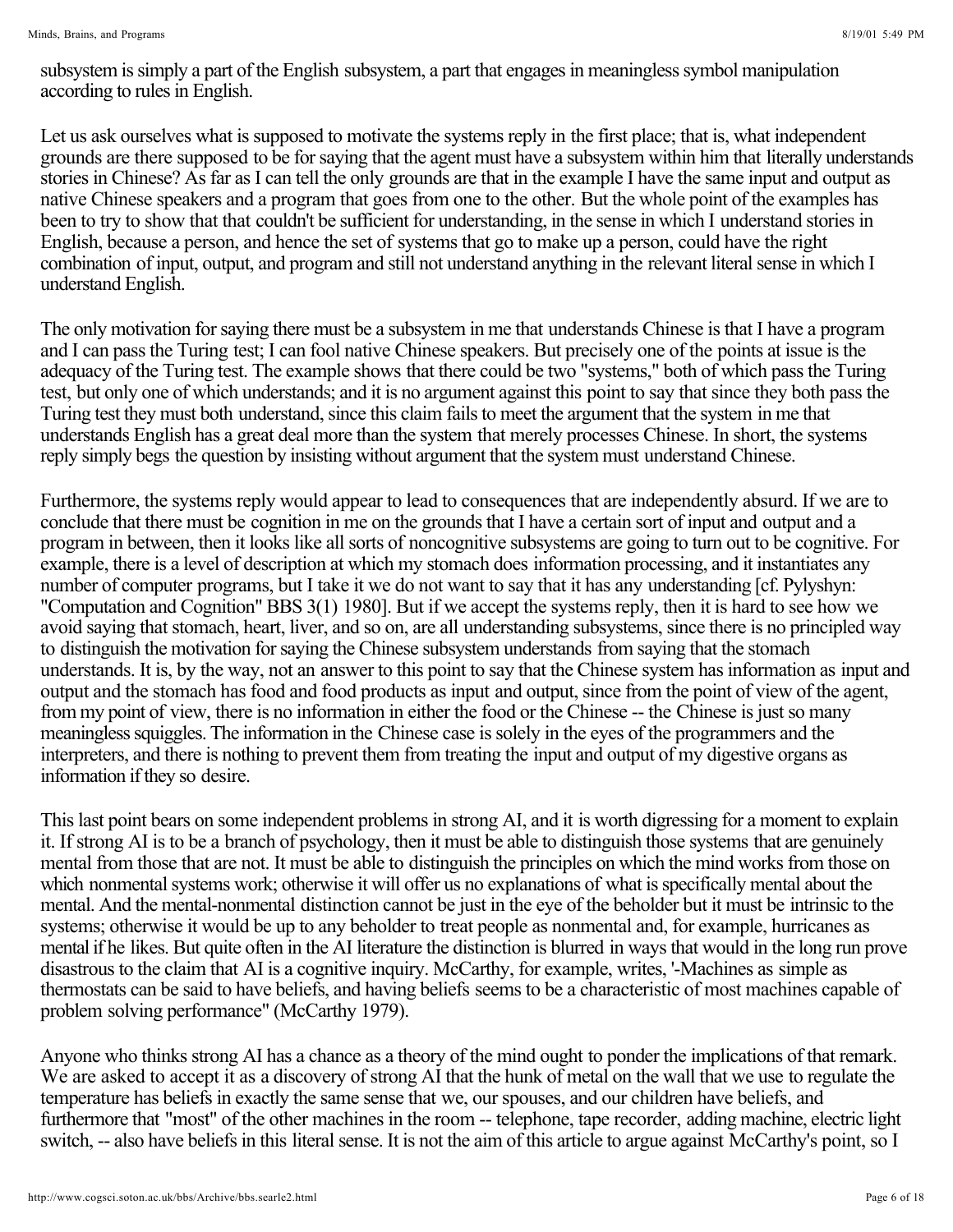will simply assert the following without argument. The study of the mind starts with such facts as that humans have beliefs, while thermostats, telephones, and adding machines don't. If you get a theory that deniesthis point you have produced a counterexample to the theory and the theory is false.

One gets the impression that people in AI who write this sort of thing think they can get away with it because they don't really take it seriously, and they don't think anyone else will either. I propose for a moment at least, to take it seriously. Think hard for one minute about what would be necessary to establish that that hunk of metal on the wall over there had real beliefs beliefs with direction of fit, propositional content, and conditions of satisfaction; beliefs that had the possibility of being strong beliefs or weak beliefs; nervous, anxious, orsecure beliefs; dogmatic, rational, orsuperstitious beliefs; blind faiths or hesitant cogitations; any kind of beliefs. The thermostat is not a candidate. Neither is stomach, liver adding machine, or telephone. However, since we are taking the idea seriously, notice that its truth would be fatal to strong AI's claim to be a science of the mind. For now the mind is everywhere. What we wanted to know is what distinguishes the mind from thermostats and livers. And if McCarthy were right, strong AI wouldn't have a hope of telling us that.

II. The Robot Reply (Yale). "Suppose we wrote a different kind of program from Schank's program. Suppose we put a computer inside a robot, and this computer would not just take in formal symbols as input and give out formal symbols as output, but rather would actually operate the robot in such a way that the robot does something very much like perceiving, walking, moving about, hammering nails, eating drinking -- anything you like. The robot would, for example have a television camera attached to it that enabled it to 'see,' it would have arms and legs that enabled it to 'act,' and all of this would be controlled by its computer 'brain.' Such a robot would, unlike Schank's computer, have genuine understanding and other mental states."

The first thing to notice about the robot reply is that it tacitly concedes that cognition is not solely a matter of formal symbol manipulation, since this reply adds a set of causal relation with the outside world [cf. Fodor: "Methodological Solipsism" BBS 3(1) 1980]. But the answer to the robot reply is that the addition of such "perceptual" and "motor" capacities adds nothing by way of understanding, in particular, or intentionality, in general, to Schank's original program. To see this, notice that the same thought experiment applies to the robot case. Suppose that instead of the computer inside the robot, you put me inside the room and, as in the original Chinese case, you give me more Chinese symbols with more instructions in English for matching Chinese symbols to Chinese symbols and feeding back Chinese symbols to the outside. Suppose, unknown to me, some of the Chinese symbols that come to me come from a television camera attached to the robot and other Chinese symbols that I am giving out serve to make the motors inside the robot move the robot's legs or arms. It isimportant to emphasize that all I am doing is manipulating formal symbols: I know none of these other facts. I am receiving "information" from the robot's "perceptual" apparatus, and I am giving out "instructions" to its motor apparatus without knowing either of these facts. I am the robot's homunculus, but unlike the traditional homunculus, I don't know what's going on. I don't understand anything except the rules for symbol manipulation. Now in this case I want to say that the robot has no intentional states at all; it is simply moving about as a result of its electrical wiring and its program. And furthermore, by instantiating the program I have no intentional states of the relevant type. All I do is follow formal instructions about manipulating formal symbols.

III. The brain simulator reply (Berkeley and M.I.T.). "Suppose we design a program that doesn't represent information that we have about the world, such as the information in Schank's scripts, but simulates the actual sequence of neuron firings at the synapses of the brain of a native Chinese speaker when he understands stories in Chinese and gives answers to them. The machine takes in Chinese stories and questions about them asinput, it simulates the formal I structure of actual Chinese brains in processing these stories, and it gives out Chinese answers as outputs. We can even imagine that the machine operates, not with a single serial program, but with a whole set of programs operating in parallel, in the manner that actual human brains presumably operate when they process natural language. Now surely in such a case we would have to say that the machine understood the stories; and if we refuse to say that, wouldn't we also have to deny that native Chinese speakers understood the stories? At the level of the synapses, what would or could be different about the program of the computer and the program of the Chinese brain?"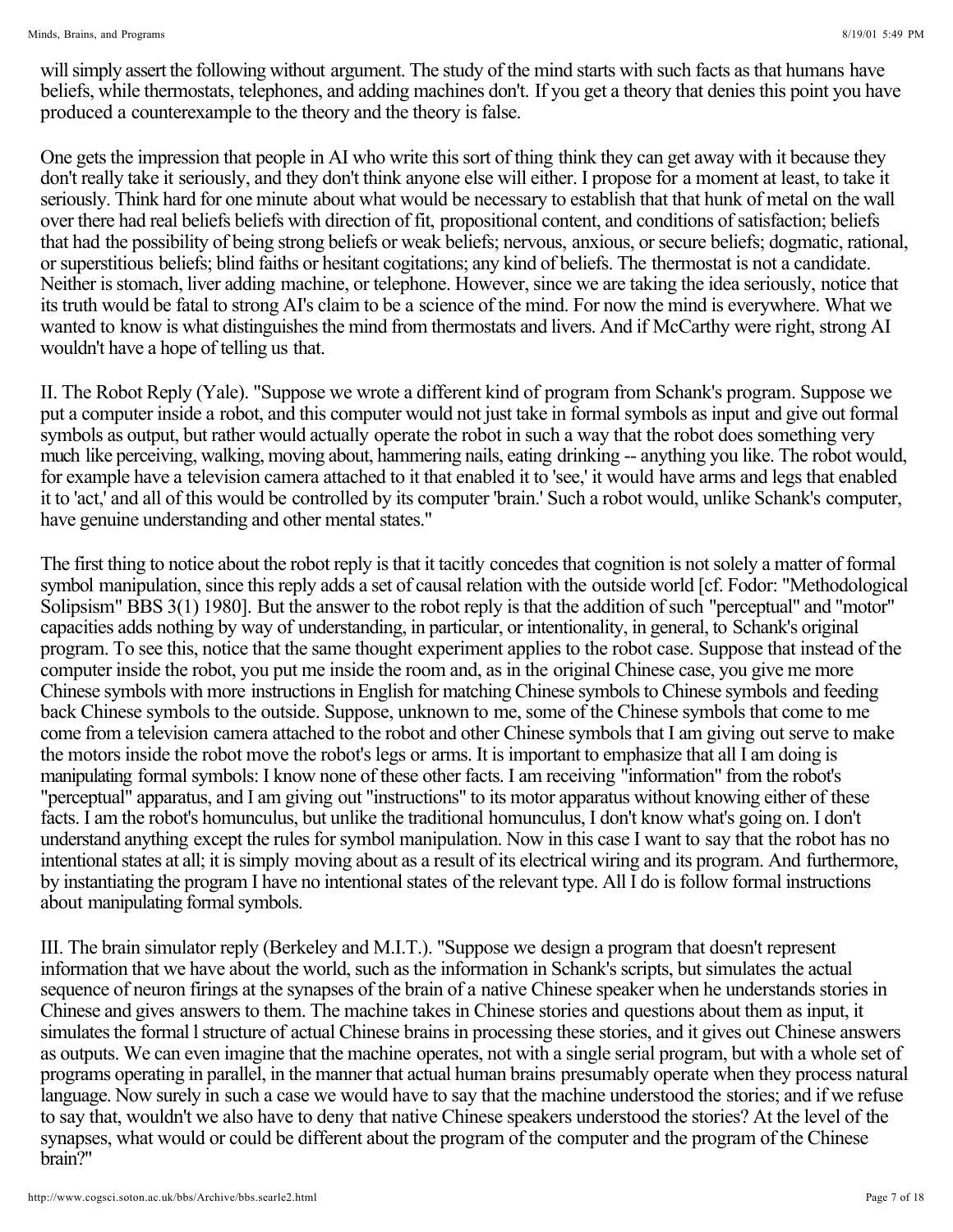Before countering this reply I want to digress to note that it is an odd reply for any partisan of artificial intelligence (or functionalism, etc.) to make: I thought the whole idea of strong AI is that we don't need to know how the brain works to know how the mind works. The basic hypothesis, or so I had supposed, was that there is a level of mental operations consisting of computational processes over formal elements that constitute the essence of the mental and can be realized in all sorts of different brain processes, in the same way that any computer program can be realized in different computer hardwares: on the assumptions of strong AI, the mind is to the brain as the program is to the hardware, and thus we can understand the mind without doing neurophysiology. If we had to know how the brain worked to do AI, we wouldn't bother with AI. However, even getting this close to the operation of the brain is still not sufficient to produce understanding. To see this, imagine that instead of a mono lingual man in a room shuffling symbols we have the man operate an elaborate set of water pipes with valves connecting them. When the man receives the Chinese symbols, he looks up in the program, written in English, which valves he has to turn on and off. Each water connection corresponds to a synapse in the Chinese brain, and the whole system is rigged up so that after doing all the right firings, that is after turning on all the right faucets, the Chinese answers pop out at the output end of the series of pipes.

I Now where is the understanding in this system? It takes Chinese as input, it simulates the formal structure of the synapses of the Chinese brain, and it gives Chinese as output. But the man certainly doesn-t understand Chinese, and neither do the water pipes, and if we are tempted to adopt what I think is the absurd view that somehow the conjunction of man and water pipes understands, remember that in principle the man can internalize the formal structure of the water pipes and do all the "neuron firings" in hisimagination. The problem with the brain simulator is that it is simulating the wrong things about the brain. As long as it simulates only the formal structure of the sequence of neuron firings at the synapses, it won't have simulated what matters about the brain, namely its causal properties, its ability to produce intentional states. And that the formal properties are not sufficient for the causal properties is shown by the water pipe example: we can have all the formal properties carved off from the relevant neurobiological causal properties.

IV. The combination reply (Berkeley and Stanford). 'While each of the previous three replies might not be completely convincing by itself as a refutation of the Chinese room counterexample, if you take all three together they are collectively much more convincing and even decisive. Imagine a robot with a brain-shaped computer lodged in its cranial cavity, imagine the computer programmed with all the synapses of a human brain, imagine the whole behavior of the robot is indistinguishable from human behavior, and now think of the whole thing as a unified system and not just as a computer with inputs and outputs. Surely in such a case we would have to ascribe intentionality to the system. '

I entirely agree that in such a case we would find it rational and indeed irresistible to accept the hypothesis that the robot had intentionality, as long as we knew nothing more about it. Indeed, besides appearance and behavior, the other elements of the combination are really irrelevant. If we could build a robot whose behavior was indistinguishable over a large range from human behavior, we would attribute intentionality to it, pending some reason not to. We wouldn't need to know in advance that its computer brain was a formal analogue of the human brain.

But I really don't see that this is any help to the claims of strong AI; and here-s why: According to strong AI, instantiating a formal program with the right input and output is a sufficient condition of, indeed is constitutive of, intentionality. As Newell (1979) puts it, the essence of the mental is the operation of a physical symbol system. But the attributions of intentionality that we make to the robot in this example have nothing to do with formal programs. They are simply based on the assumption that if the robot looks and behaves sufficiently like us, then we would suppose, until proven otherwise, that it must have mental states like ours that cause and are expressed by its behavior and it must have an inner mechanism capable of producing such mental states. If we knew independently how to account for its behavior without such assumptions we would not attribute intentionality to it especially if we knew it had a formal program. And this is precisely the point of my earlier reply to objection 11.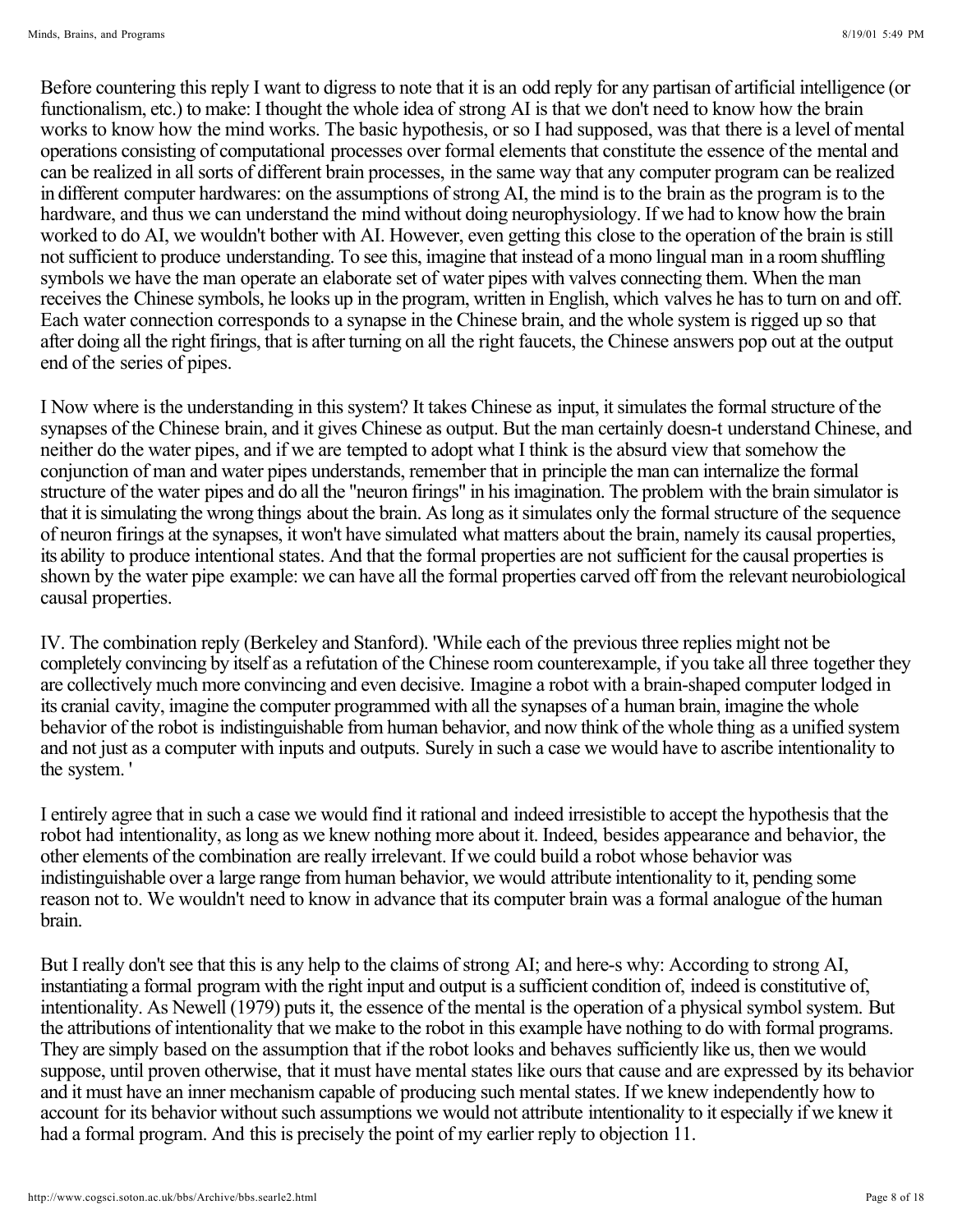Suppose we knew that the robot's behavior was entirely accounted for by the fact that a man inside it was receiving uninterpreted formal symbols from the robot's sensory receptors and sending out uninterpreted formal symbols to its motor mechanisms, and the man was doing this symbol manipulation in accordance with a bunch of rules. Furthermore, suppose the man knows none of these facts about the robot, all he knows is which operations to perform on which meaningless symbols. In such a case we would regard the robot as an ingenious mechanical dummy. The hypothesis that the dummy has a mind would now be unwarranted and unnecessary, for there is now no longer any reason to ascribe intentionality to the robot or to the system of which it is a part (except of course for the man's intentionality in manipulating the symbols). The formal symbol manipulations go on, the input and output are correctly matched, but the only real locus of intentionality is the man, and he doesn't know any of the relevant intentional states; he doesn't, for example, see what comes into the robot's eyes, he doesn't intend to move the robot's arm, and he doesn't understand any of the remarks made to or by the robot. Nor, for the reasons stated earlier, does the system of which man and robot are a part.

To see this point, contrast this case with cases in which we find it completely natural to ascribe intentionality to members of certain other primate species such as apes and monkeys and to domestic animals such as dogs. The reasons we find it natural are, roughly, two: we can't make sense of the animal's behavior without the ascription of intentionality and we can see that the beasts are made of similar stuff to ourselves -- that is an eye, that a nose, this is its skin, and so on. Given the coherence of the animal's behavior and the assumption of the same causal stuff underlying it, we assume both that the animal must have mental states underlying its behavior, and that the mental states must be produced by mechanisms made out of the stuff that is like our stuff. We would certainly make similar assumptions about the robot unless we had some reason not to, but as soon as we knew that the behavior was the result of a formal program, and that the actual causal properties of the physical substance were irrelevant we would abandon the assumption of intentionality. [See "Cognition and Consciousnessin Nonhuman Species BBS 1(4) 1978.]

There are two other responses to my example that come up frequently (and so are worth discussing) but really miss the point.

V. The other minds reply (Yale). "How do you know that other people understand Chinese or anything else? Only by their behavior. Now the computer can pass the behavioral tests as well as they can (in principle), so if you are going to attribute cognition to other people you must in principle also attribute it to computers. '

This objection really is only worth a short reply. The problem in this discussion is not about how I know that other people have cognitive states, but rather what it is that I am attributing to them when I attribute cognitive states to them. The thrust of the argument is that it couldn't be just computational processes and their output because the computational processes and their output can exist without the cognitive state. It is no answer to this argument to feign anesthesia. In 'cognitive sciences" one presupposes the reality and knowability of the mental in the same way that in physical sciences one has to presuppose the reality and knowability of physical objects.

VI. The many mansions reply (Berkeley). "Your whole argument presupposes that AI is only about analogue and digital computers. But that just happens to be the present state of technology. Whatever these causal processes are that you say are essential for intentionality (assuming you are right), eventually we will be able to build devices that have these causal processes, and that will be artificial intelligence. So your arguments are in no way directed at the ability of artificial intelligence to produce and explain cognition."

I really have no objection to this reply save to say that it in effect trivializes the project of strong AI by redefining it as whatever artificially produces and explains cognition. The interest of the original claim made on behalf of artificial intelligence isthat it was a precise, well defined thesis: mental processes are computational processes over formally defined elements. I have been concerned to challenge that thesis. If the claim is redefined so that it is no longer that thesis, my objections no longer apply because there is no longer a testable hypothesis for them to apply to.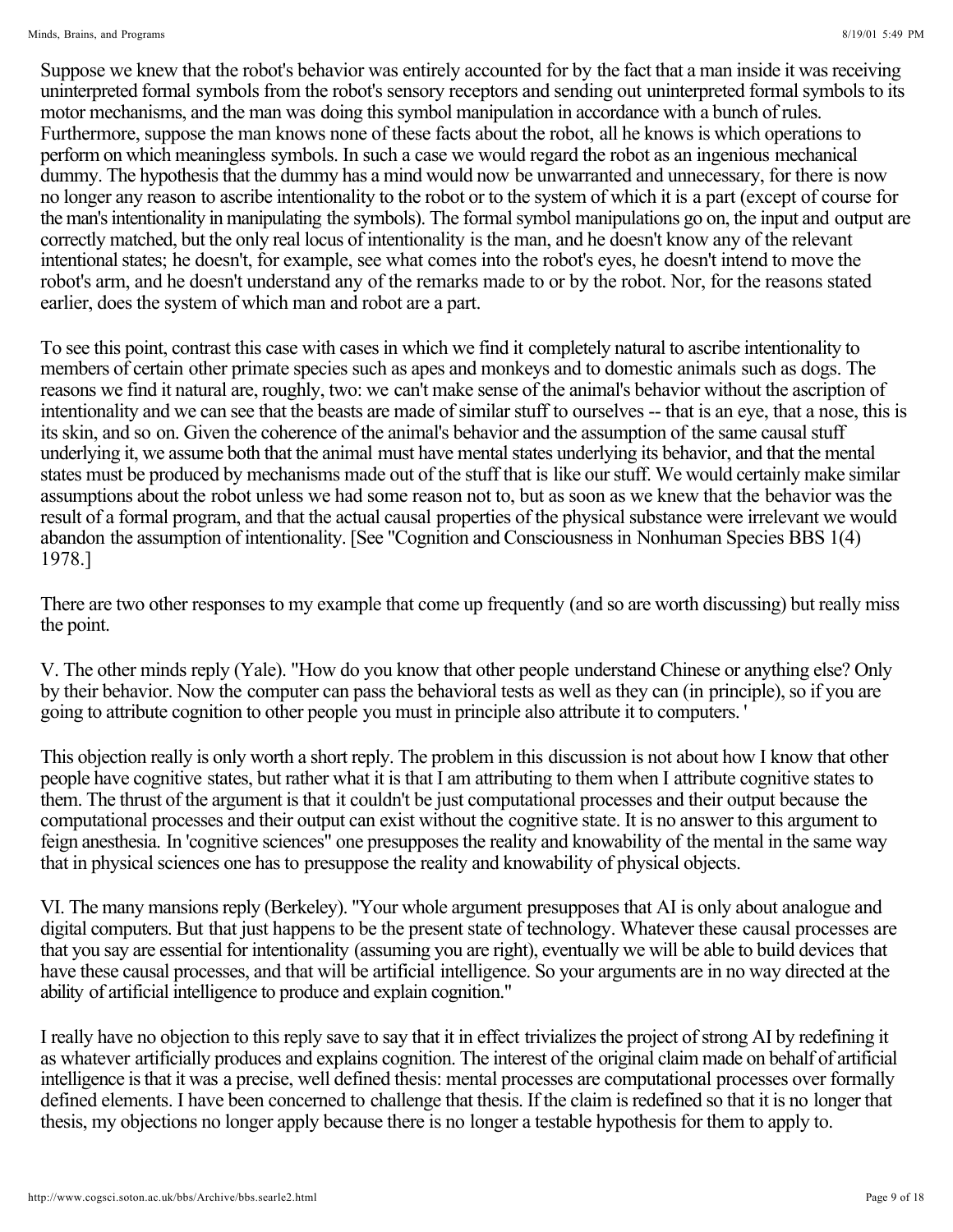Let us now return to the question I promised I would try to answer: granted that in my original example I understand the English and I do not understand the Chinese, and granted therefore that the machine doesn't understand either English or Chinese, still there must be something about me that makes it the case that I understand English and a corresponding something lacking in me that makesit the case that I fail to understand Chinese. Now why couldn't we give those somethings, whatever they are, to a machine?

I see no reason in principle why we couldn't give a machine the capacity to understand English or Chinese, since in an important sense our bodies with our brains are precisely such machines. But I do see very strong arguments for saying that we could not give such a thing to a machine where the operation of the machine is defined solely in terms of computational processes over formally defined elements; that is, where the operation of the machine is defined as an instantiation of a computer program. It is not because I am the instantiation of a computer program that I am able to understand English and have other forms of intentionality (I am, I suppose, the instantiation of any number of computer programs), but as far as we know it is because I am a certain sort of organism with a certain biological (i.e. chemical and physical) structure, and this structure, under certain conditions, is causally capable of producing perception, action, understanding, learning, and other intentional phenomena. And part of the point of the present argument is that only something that had those causal powers could have that intentionality. Perhaps other physical and chemical processes could produce exactly these effects; perhaps, for example, Martians also have intentionality but their brains are made of different stuff. That is an empirical question, rather like the question whether photosynthesis can be done by something with a chemistry different from that of chlorophyll.

But the main point of the present argument is that no purely formal model will ever be sufficient by itself for intentionality because the formal properties are not by themselves constitutive of intentionality, and they have by themselves no causal powers except the power, when instantiated, to produce the next stage of the formalism when the machine is running. And any other causal properties that particular realizations of the formal model have, are irrelevant to the formal model because we can always put the same formal model in a different realization where those causal properties are obviously absent. Even if, by some miracle Chinese speakers exactly realize Schank's program, we can put the same program in English speakers, water pipes, or computers, none of which understand Chinese, the program notwithstanding.

What matters about brain operations is not the formal shadow cast by the sequence of synapses but rather the actual properties of the sequences. All the arguments for the strong version of artificial intelligence that I have seen insist on drawing an outline around the shadows cast by cognition and then claiming that the shadows are the real thing. By way of concluding I want to try to state some of the general philosophical pointsimplicit in the argument. For clarity I will try to do it in a question and answer fashion, and I begin with that old chestnut of a question:

"Could a machine think?"

The answer is, obviously, yes. We are precisely such machines.

"Yes, but could an artifact, a man-made machine think?"

Assuming it is possible to produce artificially a machine with a nervous system, neurons with axons and dendrites, and all the rest of it, sufficiently like ours, again the answer to the question seems to be obviously, yes. If you can exactly duplicate the causes, you could duplicate the effects. And indeed it might be possible to produce consciousness, intentionality, and all the rest of it using some other sorts of chemical principlesthan those that human beings use. It is, as I said, an empirical question. "OK, but could a digital computer think?"

If by "digital computer" we mean anything at all that has a level of description where it can correctly be described as the instantiation of a computer program, then again the answer is, of course, yes, since we are the instantiations of any number of computer programs, and we can think.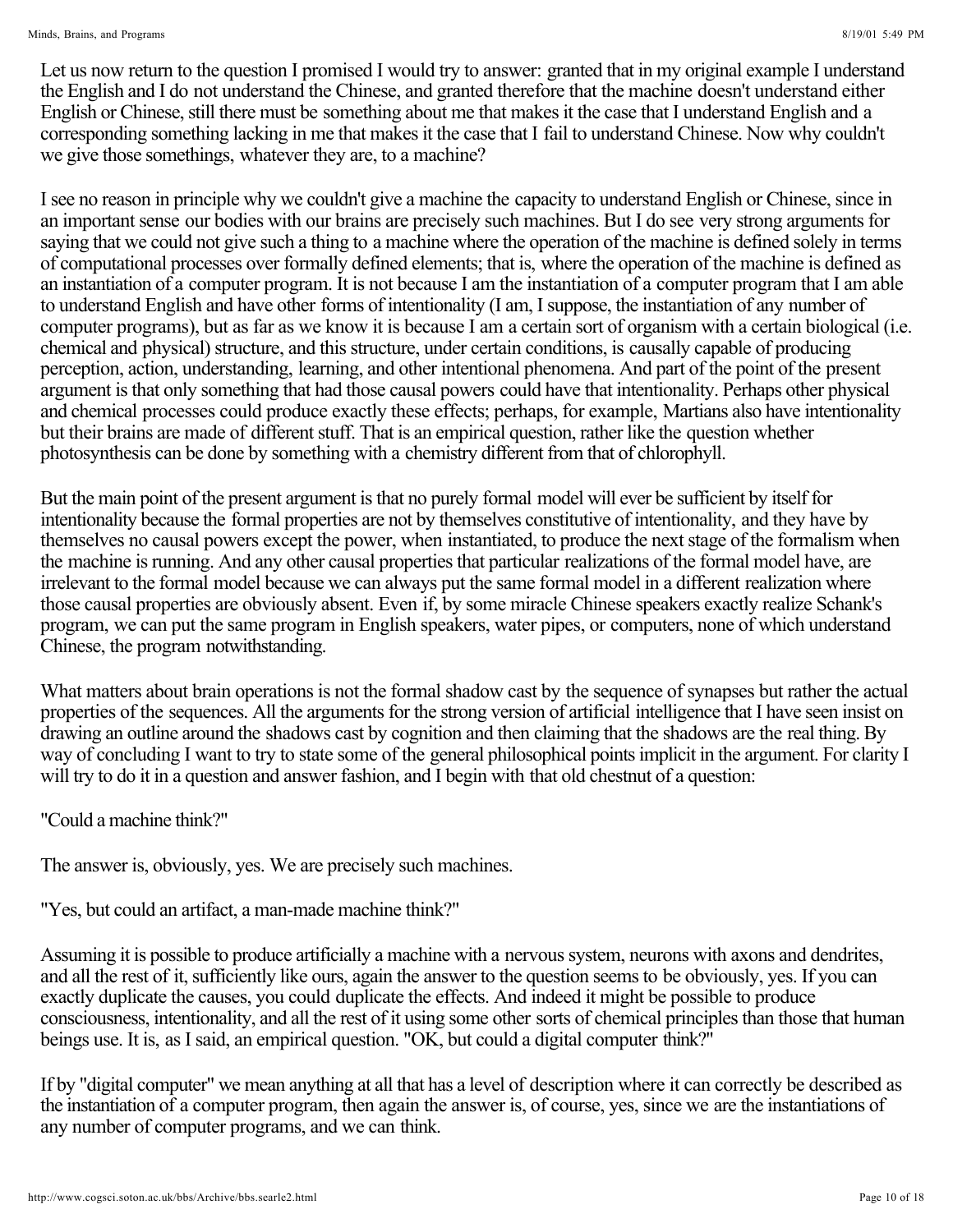"But could something think, understand, and so on solely in virtue of being a computer with the right sort of program? Could instantiating a program, the right program of course, by itself be a sufficient condition of understanding?"

This I think is the right question to ask, though it is usually confused with one or more of the earlier questions, and the answer to it is no.

"Why not?"

Because the formal symbol manipulations by themselves don't have any intentionality; they are quite meaningless; they aren't even symbol manipulations, since the symbols don't symbolize anything. In the linguistic jargon, they have only a syntax but no semantics. Such intentionality as computers appear to have issolely in the minds of those who program them and those who use them, those who send in the input and those who interpret the output.

The aim of the Chinese room example was to try to show this by showing that as soon as we put something into the system that really does have intentionality (a man), and we program him with the formal program, you can see that the formal program carries no additional intentionality. It adds nothing, for example, to a man's ability to understand Chinese.

Precisely that feature of AI that seemed so appealing -- the distinction between the program and the realization - proves fatal to the claim that simulation could be duplication. The distinction between the program and its realization in the hardware seems to be parallel to the distinction between the level of mental operations and the level of brain operations. And if we could describe the level of mental operations as a formal program, then it seems we could describe what was essential about the mind without doing either introspective psychology or neurophysiology of the brain. But the equation, "mind is to brain as program is to hardware" breaks down at several points among them the following three:

First, the distinction between program and realization hasthe consequence that the same program could have all sorts of crazy realizations that had no form of intentionality. Weizenbaum (1976, Ch. 2), for example, shows in detail how to construct a computer using a roll of toilet paper and a pile of small stones. Similarly, the Chinese story understanding program can be programmed into a sequence of water pipes, a set of wind machines, or a monolingual English speaker, none of which thereby acquires an understanding of Chinese. Stones, toilet paper, wind, and water pipes are the wrong kind of stuff to have intentionality in the first place -- only something that has the same causal powers as brains can have intentionality -- and though the English speaker has the right kind of stuff for intentionality you can easily see that he doesn't get any extra intentionality by memorizing the program, since memorizing it won't teach him Chinese.

Second, the program is purely formal, but the intentional states are not in that way formal. They are defined in terms of their content, not their form. The belief that it israining, for example, is not defined as a certain formal shape, but as a certain mental content with conditions of satisfaction, a direction of fit (see Searle 1979), and the like. Indeed the belief as such hasn't even got a formal shape in this syntactic sense, since one and the same belief can be given an indefinite number of different syntactic expressions in different linguistic systems.

Third, as I mentioned before, mental states and events are literally a product of the operation of the brain, but the program is not in that way a product of the computer.

-Well if programs are in no way constitutive of mental processes, why have so many people believed the converse? That at least needs some explanation."

I don't really know the answer to that one. The idea that computer simulations could be the real thing ought to have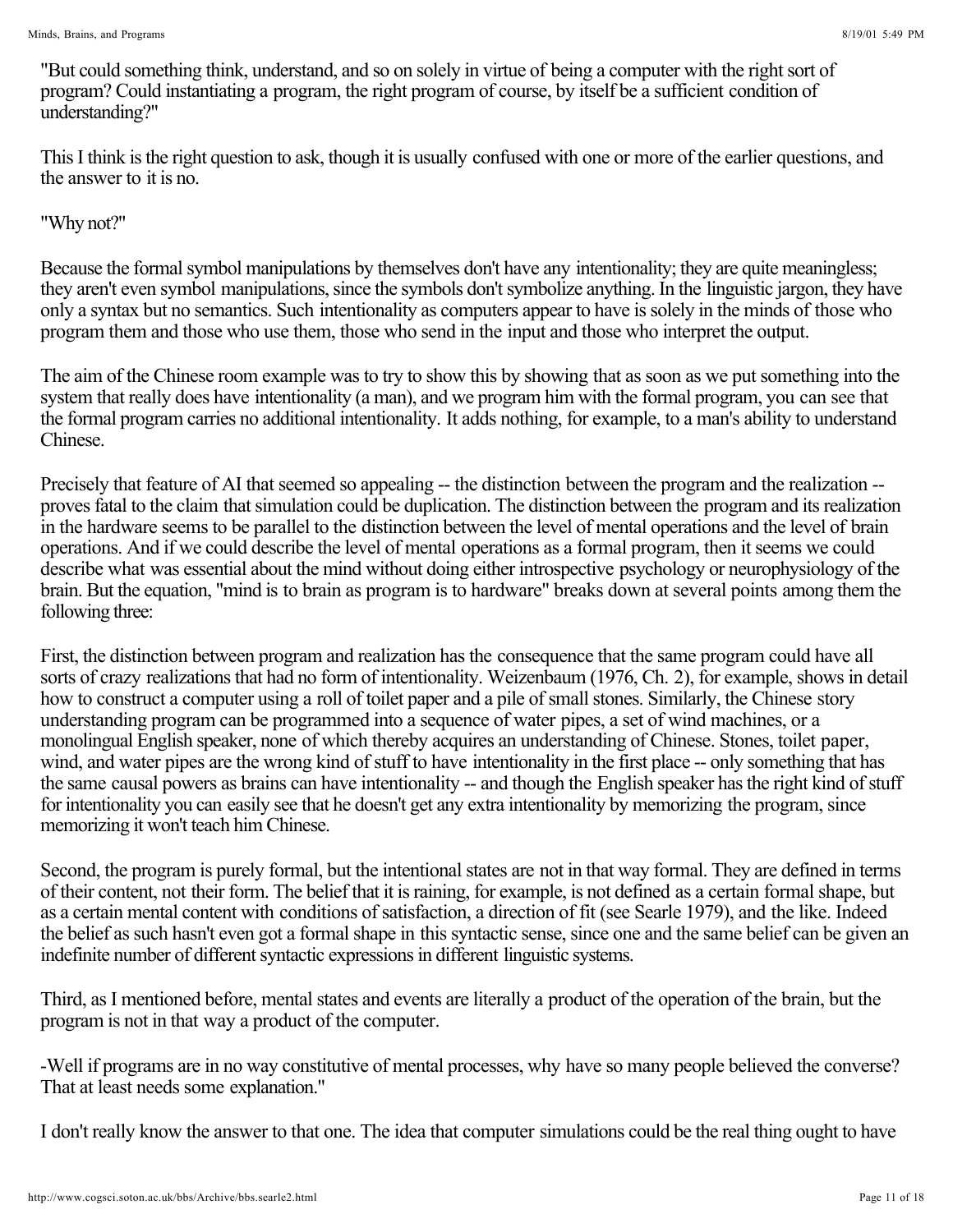seemed suspicious in the first place because the computer isn't confined to simulating mental operations, by any means. No one supposes that computer simulations of a five-alarm fire will burn the neighborhood down or that a computer simulation of a rainstorm will leave us all drenched. Why on earth would anyone suppose that a computer simulation of understanding actually understood anything? It is sometimes said that it would be frightfully hard to get computers to feel pain or fall in love, but love and pain are neither harder nor easier than cognition or anything else. For simulation, all you need is the right input and output and a program in the middle that transforms the former into the latter. That is all the computer has for anything it does. To confuse simulation with duplication is the same mistake, whether it is pain, love, cognition, fires, or rainstorms.

Still, there are several reasons why AI must have seemed and to many people perhaps still does seem -- in some way to reproduce and thereby explain mental phenomena, and I believe we will not succeed in removing these illusions until we have fully exposed the reasonsthat give rise to them.

First, and perhaps most important, is a confusion about the notion of information processing: many people in cognitive science believe that the human brain, with its mind, does something called -information processing," and analogously the computer with its program does information processing; but fires and rainstorms, on the other hand, don't do information processing at all. Thus, though the computer can simulate the formal features of any process whatever, it stands in a special relation to the mind and brain because when the computer is properly programmed, ideally with the same program as the brain, the information processing is identical in the two cases, and this information processing is really the essence of the mental.

But the trouble with this argument is that it rests on an ambiguity in the notion of '- information." In the sense in which people "process information" when they reflect, say, on problems in arithmetic or when they read and answer questions about stories, the programmed computer does not do -information processing." Rather, what it does is manipulate formal symbols. The fact that the programmer and the interpreter of the computer output use the symbols to stand for objects in the world is totally beyond the scope of the computer. The computer, to repeat, has a syntax but no semantics. Thus, if you type into the computer '2 plus 2 equals?" it will type out '-4." But it has no idea that -4" means 4 or that it means anything at all. And the point is not that it lacks some second-order information about the interpretation of its first- order symbols, but rather that its first-order symbols don't have any interpretations as far as the computer is concerned. All the computer has is more symbols.

The introduction of the notion of "information processing" therefore produces a dilemma: either we construe the notion of "information processing" in such a way that it implies intentionality as part of the process or we don't. If the former, then the programmed computer does not do information processing, it only manipulates formal symbols. If the latter, then, though the computer doesinformation processing, it is only doing so in the sense in which adding machines, typewriters, stomachs, thermostats, rainstorms, and hurricanes do information processing; namely, they have a level of description at which we can describe them astaking information in at one end, transforming it, and producing information as output. But in this case it is up to outside observers to interpret the input and output as information in the ordinary sense. And no similarity is established between the computer and the brain in terms of any similarity of information processing.

Second, in much of AI there is a residual behaviorism or operationalism. Since appropriately programmed computers can have input-output patterns similar to those of human beings, we are tempted to postulate mental states in the computer similar to human mental states. But once we see that it is both conceptually and empirically possible for a system to have human capacities in some realm without having any intentionality at all, we should be able to overcome this impulse. My desk adding machine has calculating capacities, but no intentionality, and in this paper I have tried to show that a system could have input and output capabilities that duplicated those of a native Chinese speaker and still not understand Chinese, regardless of how it was programmed. The Turing test is typical of the tradition in being unashamedly behavioristic and operationalistic, and I believe that if AI workers totally repudiated behaviorism and operationalism much of the confusion between simulation and duplication would be eliminated.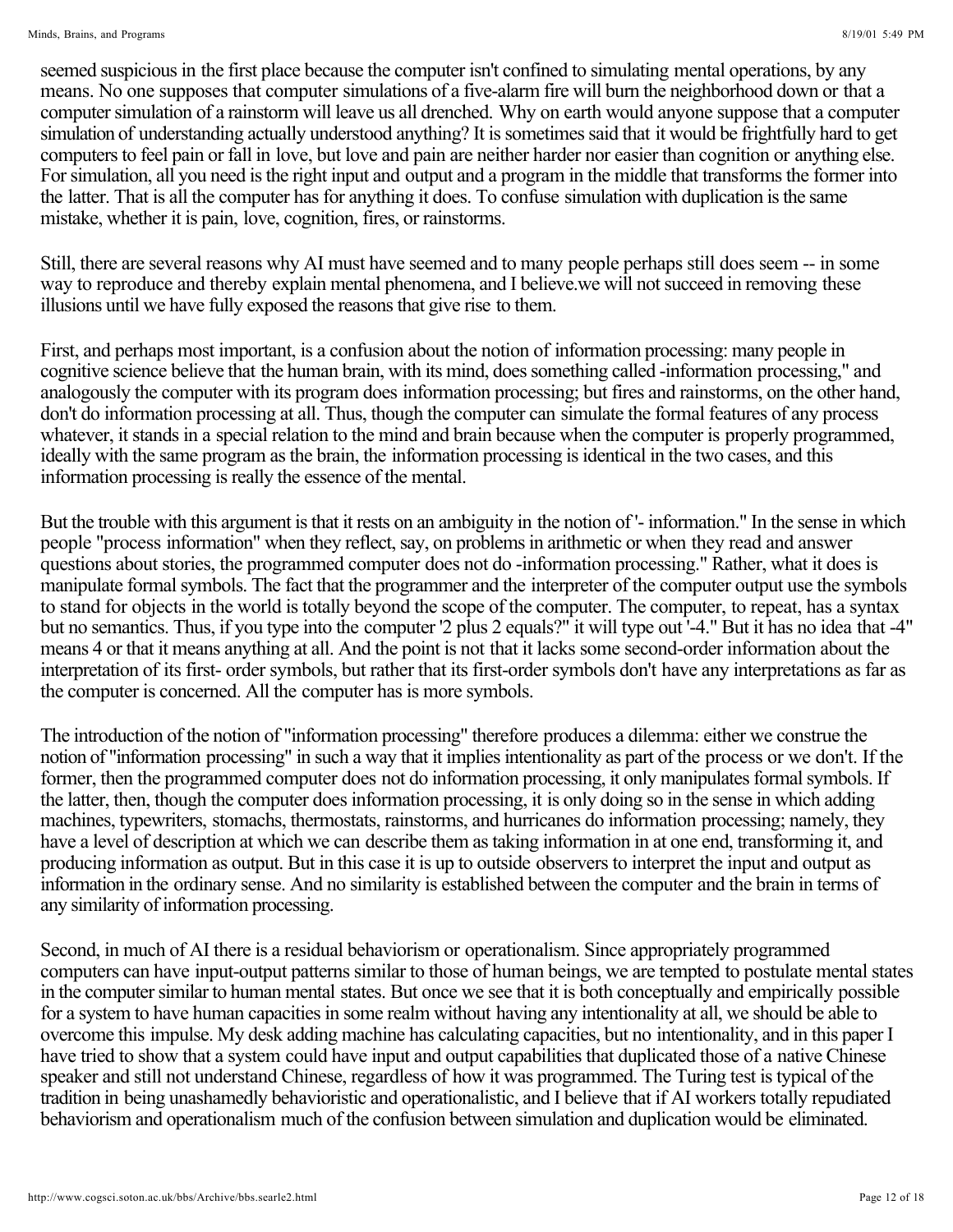Third, this residual operationalism is joined to a residual form of dualism; indeed strong AI only makes sense given the dualistic assumption that, where the mind is concerned, the brain doesn't matter. In strong AI (and in functionalism, as well) what matters are programs, and programs are independent of their realization in machines; indeed, as far as AI is concerned, the same program could be realized by an electronic machine, a Cartesian mental substance, or a Hegelian world spirit. The single most surprising discovery that I have made in discussing these issues is that many AI workers are quite shocked by my idea that actual human mental phenomena might be dependent on actual physical/chemical properties of actual human brains.

But if you think about it a minute you can see that I should not have been surprised; for unless you accept some form of dualism, the strong AI project hasn't got a chance. The project is to reproduce and explain the mental by designing programs, but unlessthe mind is not only conceptually but empirically independent of the brain you couldn't carry out the project, for the program is completely independent of any realization. Unless you believe that the mind is separable from the brain both conceptually and empirically -- dualism in a strong form -- you cannot hope to reproduce the mental by writing and running programs since programs must be independent of brains or any other particular forms of instantiation. If mental operations consist in computational operations on formal symbols, then it follows that they have no interesting connection with the brain; the only connection would be that the brain just happens to be one of the indefinitely many types of machines capable of instantiating the program.

This form of dualism is not the traditional Cartesian variety that claims there are two sorts of substances, but it is Cartesian in the sense that it insists that what is specifically mental about the mind has no intrinsic connection with the actual properties of the brain. This underlying dualism is masked from us by the fact that AI literature contains frequent fulminations against "dualism'-; what the authors seem to be unaware of is that their position presupposes a strong version of dualism.

"Could a machine think?" My own view is that only a machine could think, and indeed only very special kinds of machines, namely brains and machines that had the same causal powers as brains. And that is the main reason strong AI has had little to tell us about thinking, since it has nothing to tell us about machines. By its own definition, it is about programs, and programs are not machines. Whatever else intentionality is, it is a biological phenomenon, and it is aslikely to be as causally dependent on the specific biochemistry of its origins as lactation, photosynthesis, or any other biological phenomena. No one would suppose that we could produce milk and sugar by running a computer simulation of the formal sequences in lactation and photosynthesis, but where the mind is concerned many people are willing to believe in such a miracle because of a deep and abiding dualism: the mind they suppose is a matter of formal processes and is independent of quite specific material causes in the way that milk and sugar are not.

In defense of this dualism the hope is often expressed that the brain is a digital computer (early computers, by the way, were often called "electronic brains"). But that is no help. Of course the brain is a digital computer. Since everything is a digital computer, brains are too. The point is that the brain's causal capacity to produce intentionality cannot consist in its instantiating a computer program, since for any program you like it is possible forsomething to instantiate that program and still not have any mental states. Whatever it is that the brain does to produce intentionality, it cannot consist in instantiating a program since no program, by itself, is sufficient for intentionality.

## **ACKNOWLEDGMENT**

I am indebted to a rather large number of people for discussion of these matters and for their patient attempts to overcome my ignorance of artificial intelligence. I would especially like to thank Ned Block, Hubert Dreyfus, John Haugeland, Roger Schank, Robert Wilensky, and Terry Winograd.

# **NOTES**

1. I am not, of course, saying that Schank himself is committed to these claims.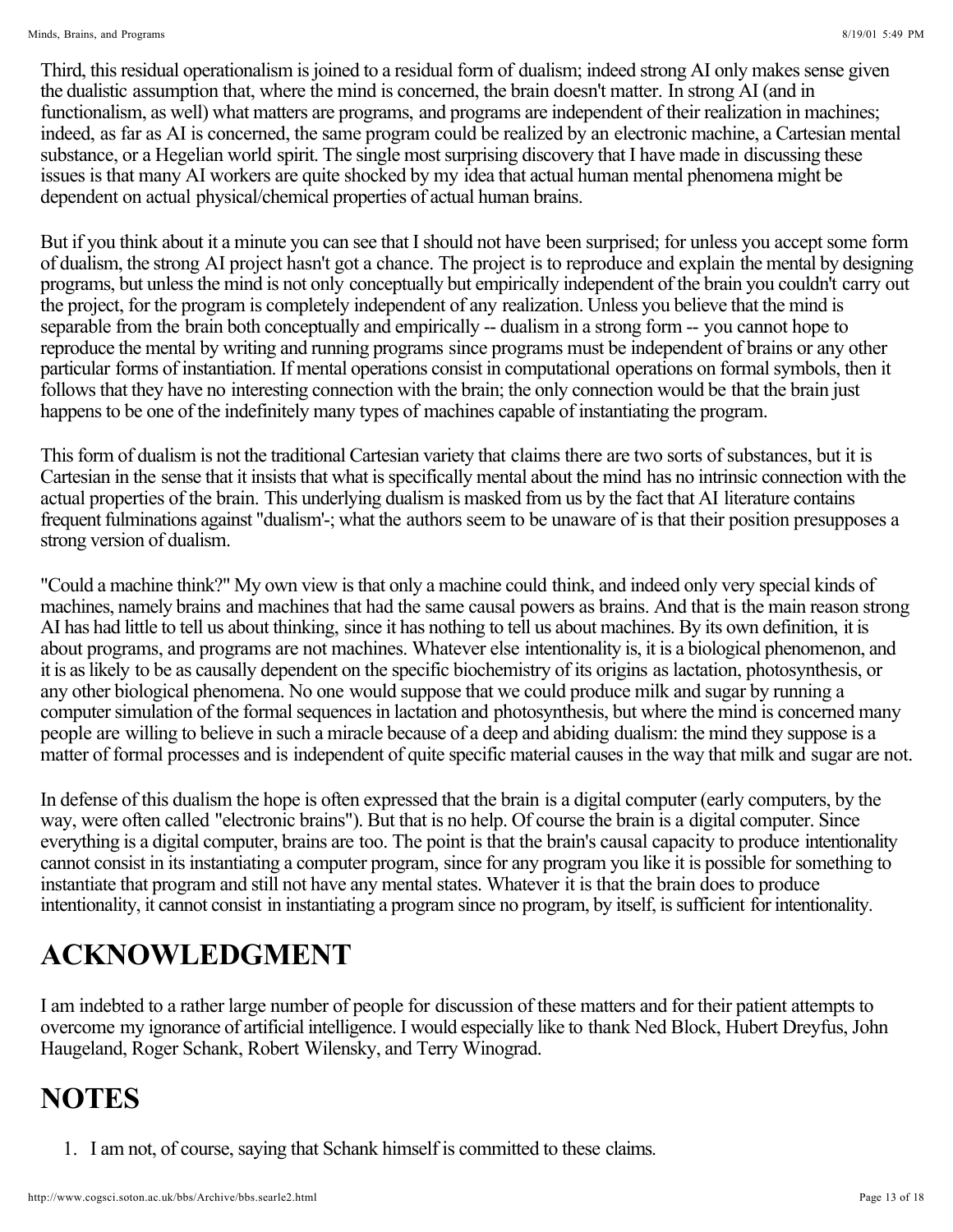- 2. Also, "understanding" implies both the possession of mental (intentional) states and the truth (validity, success) of these states For the purposes of this discussion we are concerned only with the possession of the states.
- 3. Intentionality is by definition that feature of certain mental states by which they are directed at or about objects and states of affairs in the world. Thus, beliefs, desires, and intentions are intentional states; undirected forms of anxiety and depression are not. For further discussion see Searle (1979c).

### **REFERENCES**

Anderson, J. (1980) Cognitive units. Paper presented at the Society for Philosophy and Psychology, Ann Arbor, Mich. [RCS]

Block, N.J. (1978) Troubles with functionalism. In: Minnesota studies in the philosophy of science, vol. 9, ed. C. W. Savage, Minneapolis: University of Minnesota Press. [NB, WGL]

(forthcoming) Psychologism and behaviorism. Philosophical Review. [NB, WGL]

Bower, G. H.; Black, J. B., & Turner, T. J. (1979) Scripts in text comprehension and memory. Cognition Psychology 11:177-220. [RCS]

Carroll, C. W. (1975) The great chess automaton. New York: Dover. [RP]

Cummins, R. (1977) Programsin the explanation of behavior. Philosophy of Science 44: 269-87. UCM]

Dennett, D. C. (1969) Content and consciousness. London: Routledge & Kegan Paul. [DD,TN]

\_\_\_\_\_\_. (1971) Intentional systems Journal of Philosophy 68: 87-106. [TN]

\_\_\_\_\_\_. (1972) Reply to Arbib and Gunderson. Paper presented at the Eastern Division meeting of the American Philosophical Association. Boston, Mass. [TN]

\_\_\_\_\_\_. (1975) Why the law of effect won't go away. Journal for the Theory of Social Behavior 5:169-87. [NB]

\_\_\_\_\_\_. (1978) Brainstorms. Montgomery, Vt,: Bradford Books. [DD, AS]

Eccles, J. C. (1978) A critical appraisal of brain-mind theories. In: Cerebral correlates of conscious experiences, ed. P. A. Buser and A. Rougeul-Buser, pp. 347 55. Amsterdam: North Holland. [JCE]

\_\_\_\_\_\_. (1979) The human mystery. Heidelberg: Springer Verlag. UCE]

Fodor, J. A. (1968) The appeal to tacit knowledge in psychological explanation. Journal of Philoso phy 65: 627-40. [NB]

\_\_\_\_\_\_. (1980) Methodological solipsism considered as a research strategy in cognitive psychology. The Behavioral and Brain S^ciences 3:1. [NB, WGL, WES]

Freud, S. (1895) Project for a scientific psychology. In: The standard edition of the complete psychological works of Sigmund Freud, vol. 1, ed. J. Strachey. London: Hogarth Press, 1966. UCM]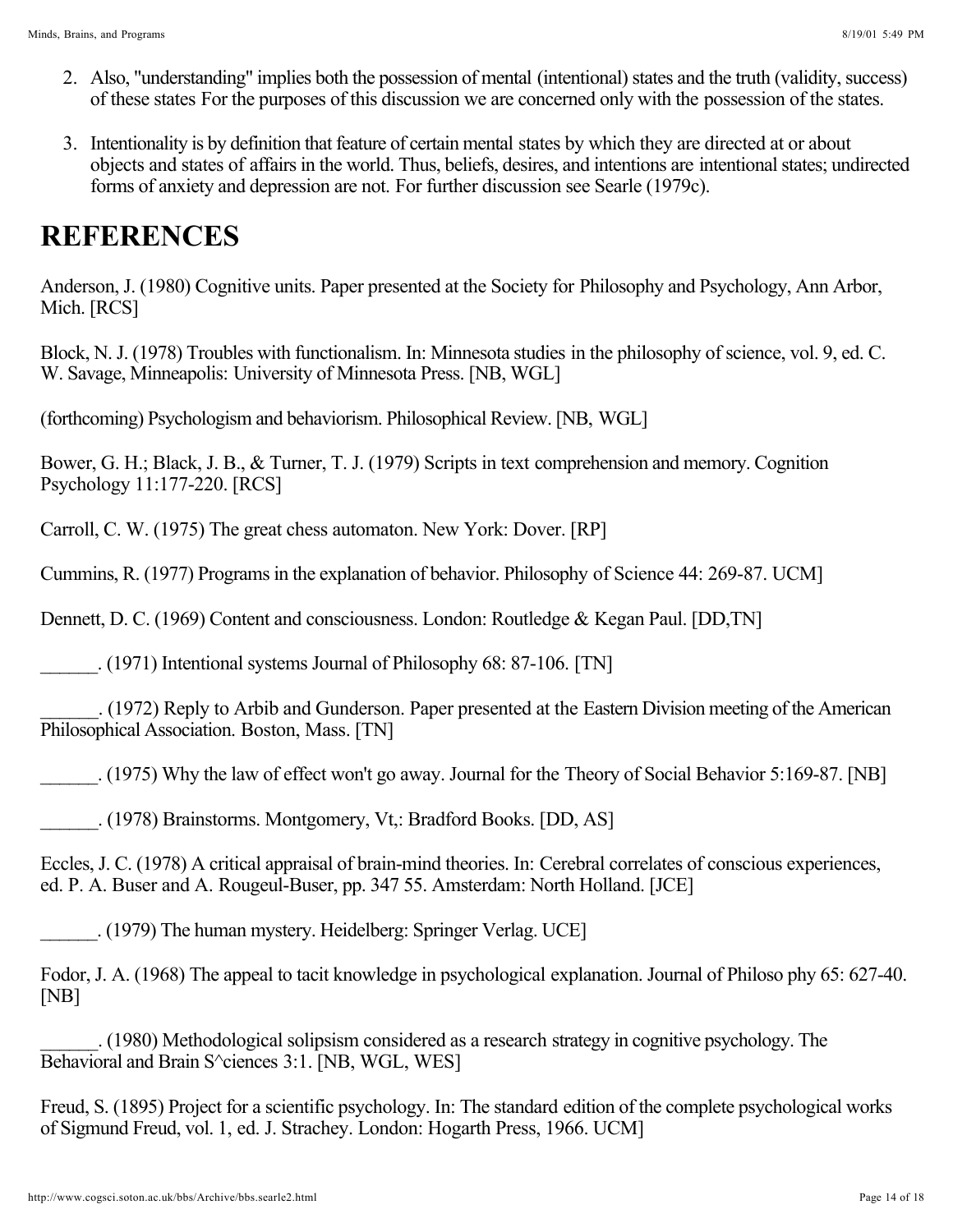Frey, P. W. (1977) An introduction to computer chess. In: Chess skill in man and machine, ed. P. W. Frey. New York, Heidelberg, Berlin: Springer Verlag. [RP]

Fryer, D. M. & Marshall, J. C. (1979) The motives of Jacques de Vaucanson. Technology and Culture 20: 257-69. [JCM]

Gibson, J. J. (1976) The senses considered as perceptual systems. Boston: Houghton Mifflin. [TN]

\_\_\_\_\_\_. (1967) New reasons for realism. Synthese 17: 162-72. [TN]

\_\_\_\_\_\_. (1972) A theory of direct visual perception. In: The psychology of knowing ed. S. R. Royce & W. W. Rozeboom. New York: Gordon & Breach. [TN]

Graesser, A. C.; Gordon, S. E.; & Sawyer, J. D. (1979) Recognition memory for typical and atypical actions in scripted activities: tests for a script pointer and tag hypotheses. Journal of Verbal Learning and Verbal Behavior 1: 319-32. [RCS]

Cruendel, J. (1980). Scripts and stories: a study of children's event narratives. Ph.D. dissertation, Yale University. [RCS]

Hanson, N. R. (1969) Perception and discovery. San Francisco: Freeman, Cooper. [DOW]

Hayes, P. J. (1977) In defence of logic. In: Proceedings of the 5th international joint conference on artificial intelligence, ed. R. Reddy. Cambridge, Mass.: M.l.T. Press. [WES]

Hobbes, T. (1651) Leviathan. London: Willis. UCM]

Hofstadter, D. R. (1979) Goedel, Escher, Bach. New York: Basic Books. [DOW]

Householder, F. W. (1962) On the uniqueness of semantic mapping. Word 18: 173-85. UCM]

Huxley, T. H. (1874) On the hypothesis that animals are automata and its history. In: Collected Essays, vol. 1. London: Macmillan, 1893. UCM]

Kolers, P. A. & Smythe, W. E. (1979) Images, symbols, and skills. Canadian Journal of Psychology 33: 158 84. [WES]

Kosslyn, S. M. & Shwartz, S. P. (1977) A simulation of visual imagery. Cognitive Science 1: 265-95. [WES]

Lenneberg, E. H. (1975) A neuropsychological comparison between man, chimpanzee

and monkey. Neuropsychologia 13: 125. [JCE]

Libet, B. (1973) Electrical stimulation of cortex in human subjects and conscious sensory aspects. In: Handbook of sensory physiology, vol. 11, ed. A. Iggo, pp. 74S 90. New York: Springer-Verlag. [BL]

Libet, B., Wright, E. W., Jr., Feinstein, B., and Pearl, D. K. (1979) Subjective referral of the timing for a conscious sensory experience: a functional role for the somatosensory specific projection system in man. Brain 102:191222. [BL]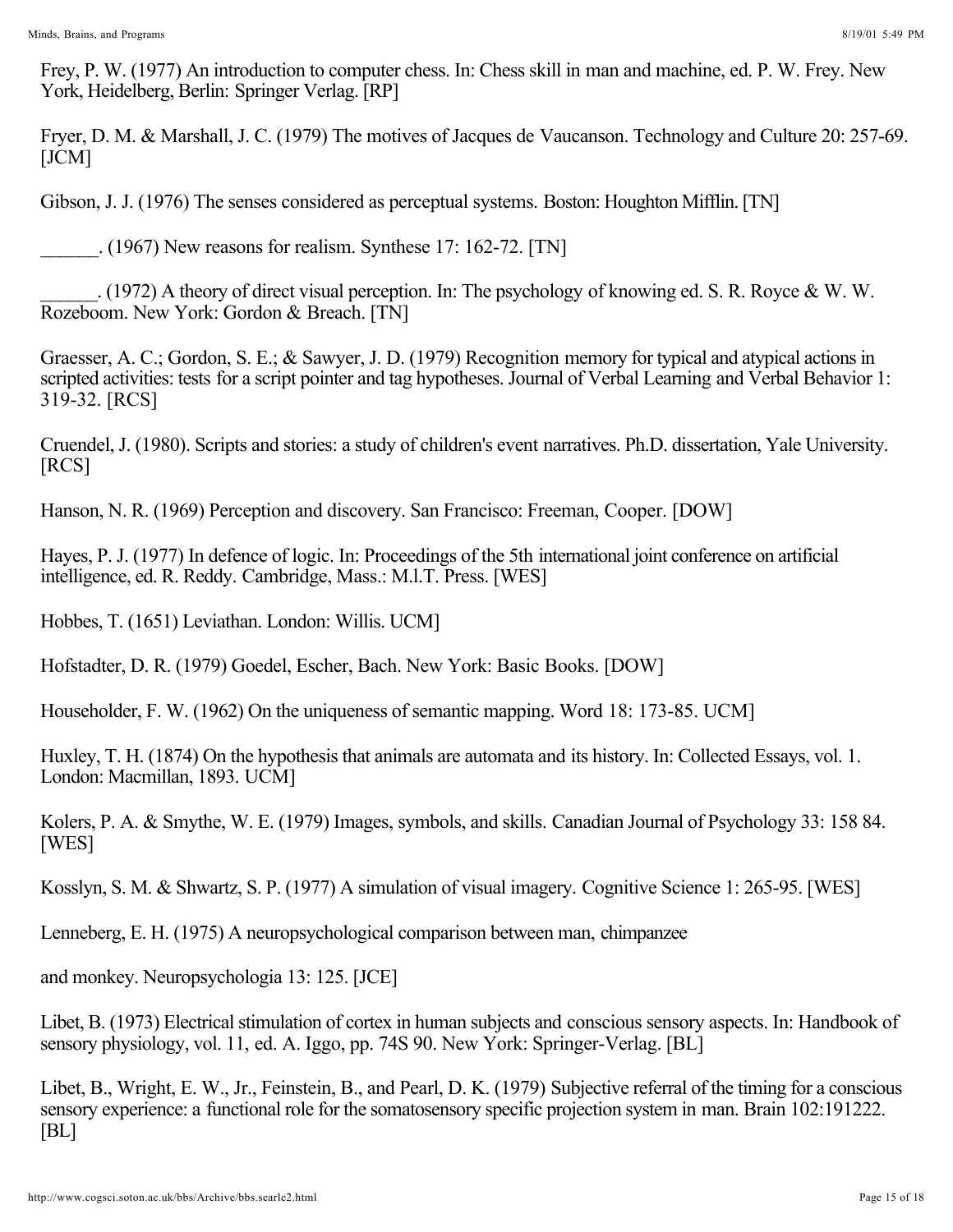Longuet-Higgins, H. C. (1979) The perception of music. Proceedings of the Royal Society of London B 205:307- 22. [JCM]

Lucas, J. R. (1961) Minds, machines, and Godel. Philosophy 36:112127. [DRH]

Lycan, W. G. (forthcoming) Form, function, and feel. Journal of Philosophy [NB, WGL]

McCarthy, J. (1979) Ascribing mental qualities to machines. In: Philosophical perspectives in artificial intelligence, ed. M. Ringle. Atlantic Highlands, N.J.: Humanities Press. UM, JRS]

Marr, D. & Poggio, T. (1979) A computational theory of human stereo vision. Proceedings of the Royal Society of London B 204:301-28. UCM]

Marshall, J. C. (1971) Can humans talk? In: Biological and social factors in psycholinguistics, ed. J. Morton. London: Logos Press. [JCM]

\_\_\_\_\_\_. (1977) Minds, machines and metaphors. Social Studies of Science 7:47588. [JCM]

Maxwell, G. (1976) Scientific results and the mind-brain issue. In: Consciousness and the brain, ed. G. G. Globus, G. Maxwell, & 1. Savodnik. New York: Plenum Press. [GM]

\_\_\_\_\_\_. (1978) Rigid designators and mind-brain identity. In: Perception and cognition: Issuesin the foundations of psychology, Minnesota Studies in the Philosophy of Science, vol. 9, ed. C. W. Savage. Minneapolis: University of Minnesota Press. [GM]

Mersenne, M. (1636) Harmonie universelle Paris: Le Gras. UCM]

Moor, J. H. (1978) Three myths of computer science. British Journal of the Philosophy of Science 29:213-22. UCM]

Nagel, T. (1974) What is it like to be a bat? Philosophical Review 83:43550. [GM]

Natsoulas, T. (1974) The subjective, experiential element in perception. Psychological Bulletin 81:611-31. [TN]

\_\_\_\_\_\_. (1977) On perceptual aboutness. Behaviorism 5:75-97. [TN]

\_\_\_\_\_\_. (1978a) Haugeland's first hurdle. Behavioral and Brain Sciences 1:243. [TN]

\_\_\_\_\_\_. (1979b) Residual subjectivity. American Psychologist 33:269-83. [TN]

\_\_\_\_\_\_. (1980) Dimensions of perceptual awareness. Psychology Department, University of California, Davis. Unpublished manuscript. [TN]

Nelson, K. & Gruendel, J. (1978) From person episode to social script: two dimensionsin the development of event knowledge. Paper presented at the biennial meeting of the Society for Research in Child Development, San Francisco. [RCS]

Newell, A. (1973) Production systems: models of control structures. In: Visual information processing, ed. W. C. Chase. New York: Academic Press. [WES]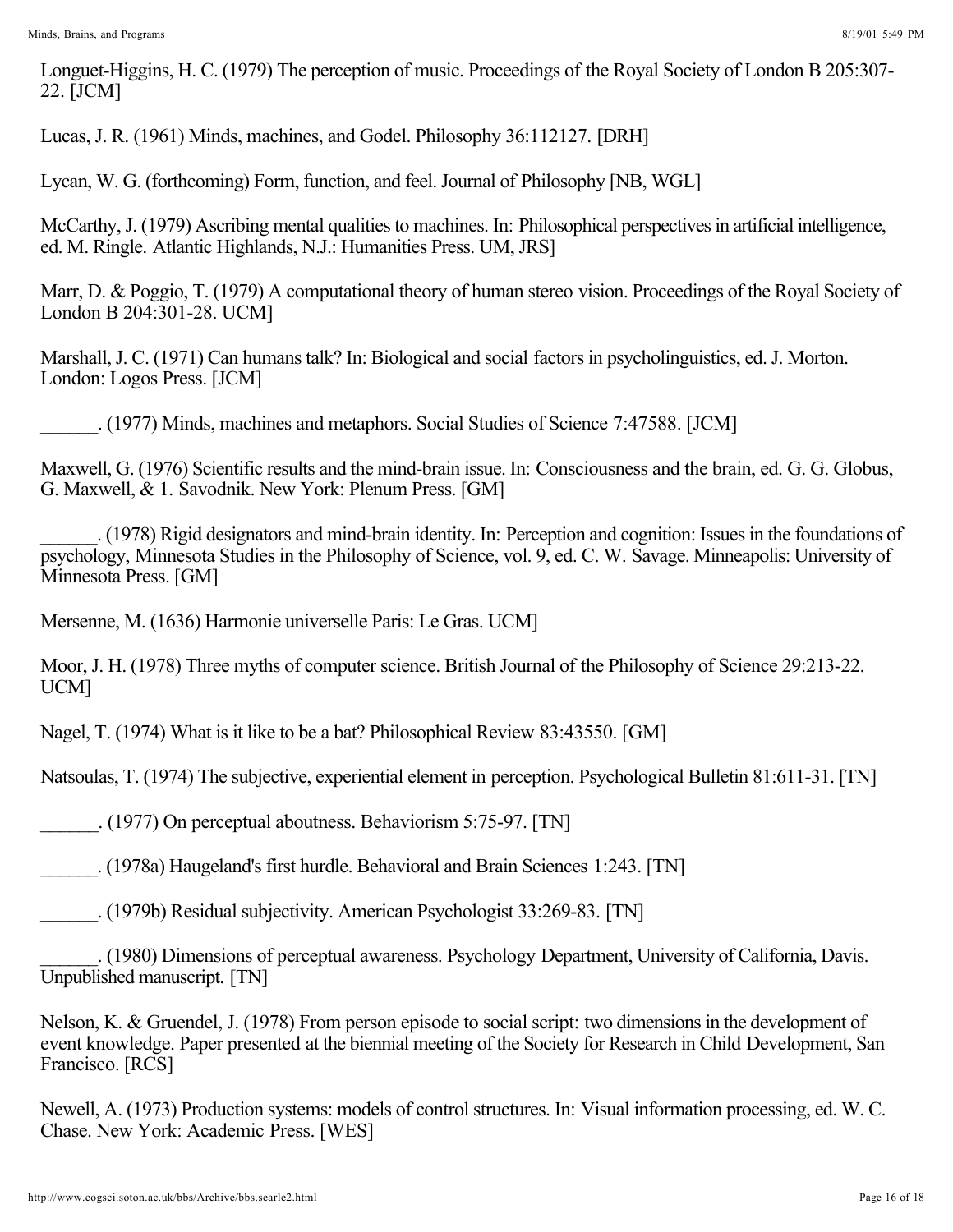( 1979) Physical symbol systems. Lecture t the La Jolla Conference on Cognitive Science. URS]

\_\_\_\_\_\_. (1980) Harpy, production systems, and human cognition. In: Perception and production of fluent speech, ed. R. Cole. Hillsdale, N.J.: Erlbaum Press. [WES]

Newell, A. & Simon, H. A. (1963) GPS, a program that simulates human thought. In: Computers and thought, ed. A. Feigenbaum & V. Feldman, pp. 279-93. New York: McGraw Hill. JRS]

Panofsky, E. (1954) Galileo as a critic of the arts. The Hague: Martinus Nijhoff. UCM]

Popper, K. R. & Eccles, J. C. (1977) The self and its brain. Heidelberg: Springer-Verlag. UCE. GM1

Putnam, H. (1960) Minds and machines. In Dimensions of mind, ed. S. Hook, pp. 138 64. New York: Collier. [MR, RR]

\_\_\_\_\_\_. (1975a) The meaning of ''meaning." In: Mind, language and reality Cambridge University Press. [NB, WGL<sub>1</sub>

\_\_\_\_\_\_. (1975b) The nature of mental states. In: Mind, language and reality Cambridge: Cambridge University Press. [NB]

\_\_\_\_\_\_. (1975c) Philosophy and our mental life In: Mind, language and reality Cambridge: Cambridge University Press. [MM]

Pylyshyn, Z. W. (1980a) Computation and cognition: issuesin the foundations of cognitive science. Behavioral and Brain Sciences 3. [JRS, WES]

\_\_\_\_\_\_. (1980b) Cognitive representation and the process-architecture distinction. Behavioral and Brain Sciences [ZWP]

Russell, B. (1948) Human knowledge: its scope and limits New York: Simon and Schuster. [GM]

Schank, R. C. & Abelson, R. P. (1977) Scripts, plans, goals, and understanding Hillsdale, N.J.: Lawrence Erlbaum Press. [RCS, JRS]

Searle, J. R. (1979a) Intentionality and the use of language. In: Meaning and use, ed. A. Margalit. Dordrecht: Reidel. [TN, JRS]

\_\_\_\_\_\_. (1979b) The intentionality of intention and action. Inquiry 22:25380. [TN, JRS]

\_\_\_\_\_\_. (1979c) What is an intentional state? Mind 88:74-92. UH, GM, TN, JRS]

Sherrington, C. S. (1950) Introductory. In: The physical basis of mind, ed. P. Laslett, Oxford: Basil Blackwell. [JCE]

Slate, J. S. & Atkin, L. R. (1977) CHESS 4.5 - the Northwestern University chess program. In: Chess skill in man and machine, ed. P. W. Frey. New York, Heidelberg, Berlin: Springer Verlag. Sloman, A. (1978) The computer resolution in phylosophy Harvester Press and Humanities Press. [AS]